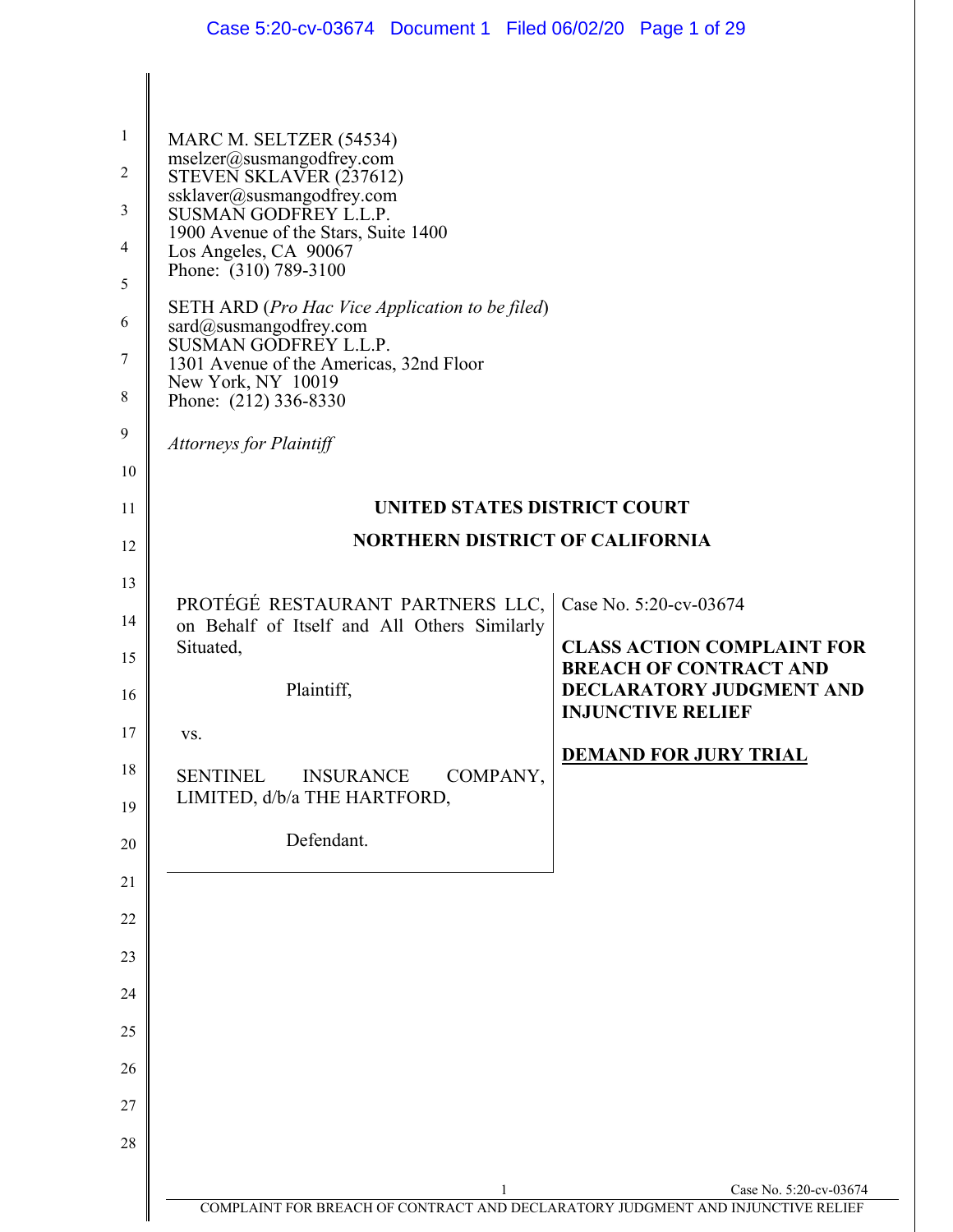4

5

6

7

1 2 3 Plaintiff Protégé Restaurant Partners, LLC ("Protégé"), individually and on behalf of all other similarly situated entities (collectively, the "Class"), bring this class action against defendant Sentinel Insurance Co., Ltd. d/b/a The Hartford ("Sentinel").

### **NATURE OF ACTION**

1. This is a class action for breach of contract and declaratory and injunctive relief arising from Sentinel's refusal to pay COVID-19-related claims as required by its insurance policies it sold to plaintiff and other policyholders.

8 9 10 11 12 2. According to the National Association of Insurance Commissioners' database, Sentinel collects \$650 million per year in annual premiums for commercial insurance, including business interruption policies. Insurance companies collected net premiums of \$1.22 trillion in 2018, with 51% of that amount collected by property/casualty insurers, according to the Insurance Information Institute.

13 14 15 16 17 18 3. Plaintiff Protégé owns and operates a Michelin-starred restaurant located in Palo Alto, California. Protégé is an upscale casual restaurant featuring New American cuisine and a comprehensive wine and spirits program. In response to California and Santa Clara County mandates, and COVID-19, Protégé's restaurant has been completely shut down since March 17, 2020, and continues to be closed to this day. As a result, plaintiff has suffered substantial losses of income.

19 20 21 22 4. Protégé purchased an all-risk commercial property insurance policy from Sentinel to indemnify it for business income lost due to the shutdown of its operations. The current policy is in effect from January 20, 2020, through January 20, 2021. Protégé paid \$16,936 in annual premiums for the policy for \$4 million in coverage under the policy.

23 24 25 26 27 28 5. Yet, despite plaintiff's claim for payment under the policy to cover these losses to its income, defendant has refused to provide the protection that plaintiff purchased, citing policy exclusions and coverage defenses that do not apply and which that have no merit. While there is a virus exclusion written into the policy, it explicitly does not apply to the special coverage that provides business income protection under which plaintiff seeks coverage. Moreover, plaintiff is not unique. The reasons given by Sentinel to deny coverage are written in terms that appear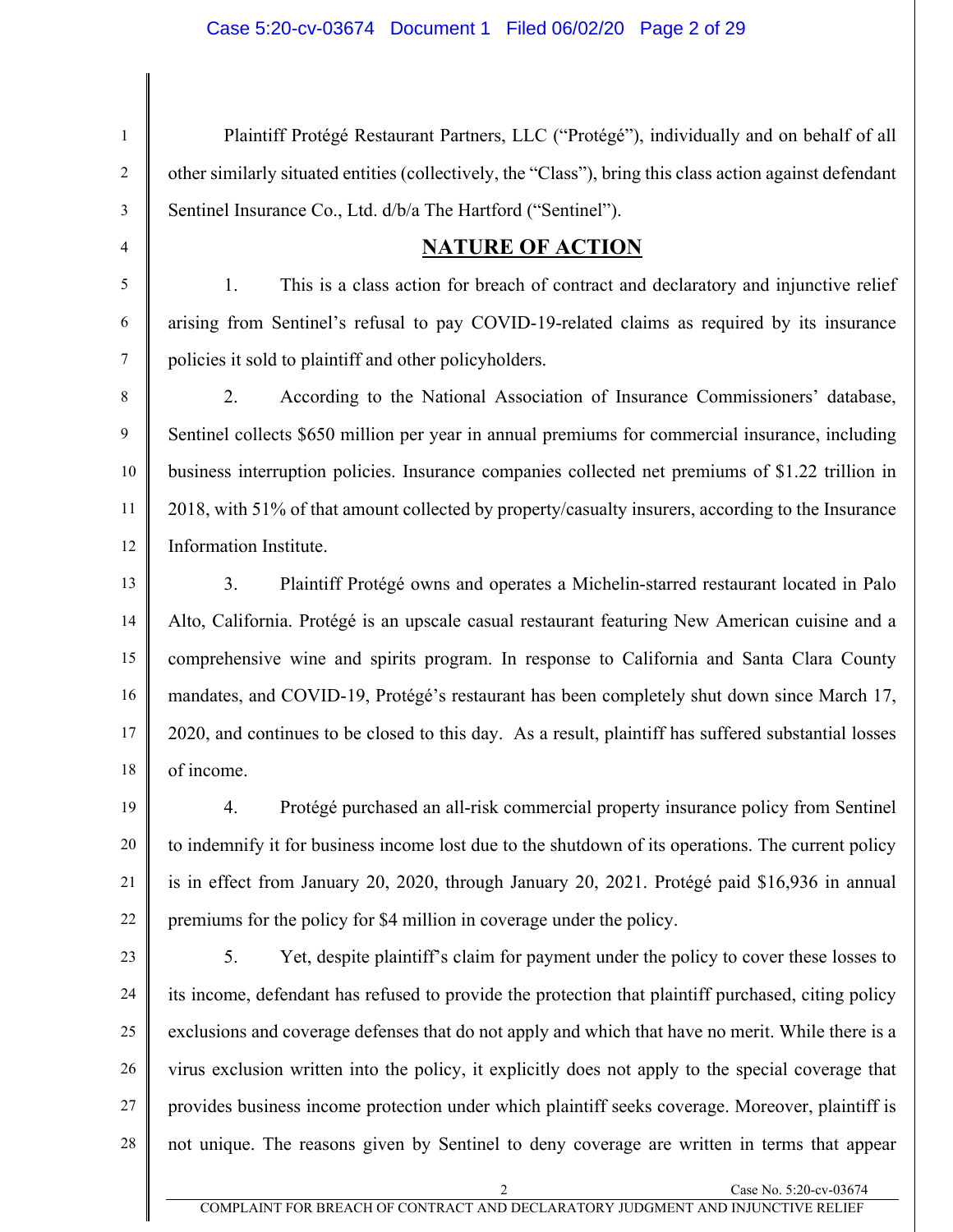#### Case 5:20-cv-03674 Document 1 Filed 06/02/20 Page 3 of 29

- 1 2 3 designed to deny coverage to all claims under these form contracts, even though the policy it drafted does not contain an applicable exclusion for losses caused by the Closure Orders and COVID-19 (as described more particularly below).
- 4 5 6 7 8 9 10 11 6. On March 11, 2020, the World Health Organization (WHO) declaring that COVID-19 had become a pandemic. On March 16, 2020, the United States issued new guidelines urging avoidance of gatherings of more than ten people, and states, counties and cities across the nation began announcing widespread business shutdown and stay-at-home orders, including orders issued by the State of California and Santa Clara County. As of the date of filing of this complaint, more than 1.75 million people were confirmed to have been infected with COVID-19 in the United States, with over 104,000 deaths reported nationwide, according to the United States Centers for Disease Control and Prevention ("CDC").
- 12 13 14 15 16 17 18 7. COVID-19 is caused by a novel coronavirus now known as Severe Acute Respiratory Syndrome Coronavirus 2 (SARS-CoV-2). It is a physical virus that is spread and transmitted through the air and contact with surfaces of property. While the virus reportedly originated in China, the rapid transmission of COVID-19 has resulted in an exponential increase in the number of cases outside of China to about ten times the number of reported cases and deaths in mainland China. (In this complaint, plaintiff refers to both the virus and the resulting diseases as COVID-19.)
- 19 20 21 22 23 24 8. The virus easily disseminates among humans through respiratory droplets, which are produced by coughing, sneezing and talking, and through aerosols, which are released during breathing and can also spread through contact with an object or surface containing the virus. Infected aerosols can remain suspended for hours in the air and for days on objects and surfaces, potentially infecting someone who unwittingly touches an infected object or surface and then touches his or her face.
- 25 26 27 28 9. As of April 1, 2020, the United States and every state in the Union has issued emergency declarations relating to COVID-19, and by mid-April 95% of the population of the United States was under one or more state or local directives to, among other things, refrain from close contact with other persons.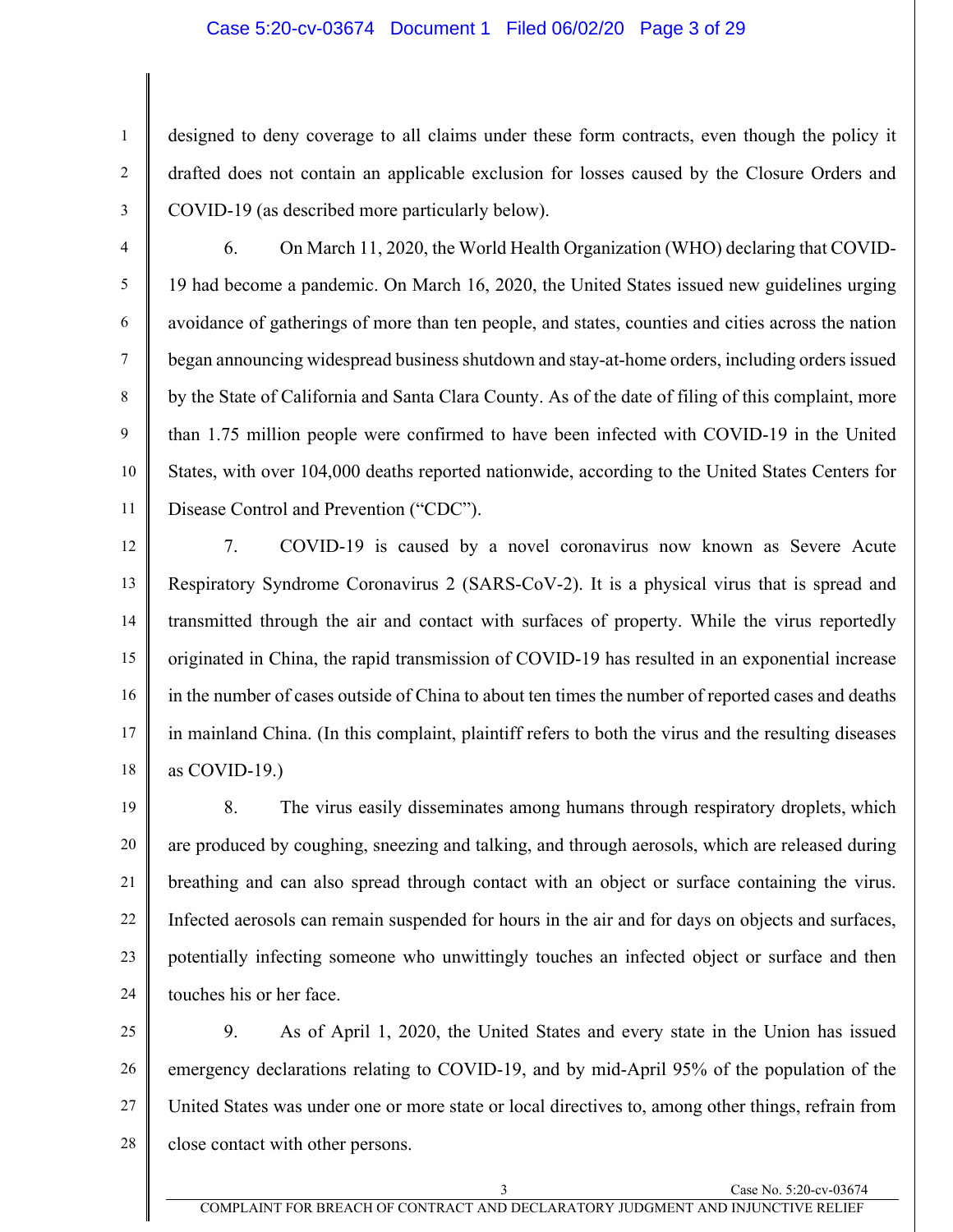#### Case 5:20-cv-03674 Document 1 Filed 06/02/20 Page 4 of 29

10. The closure orders typically ordered the shut-down of businesses deemed "nonessential" and prohibited in-person services to be provided on their premises. Businesses deemed "essential" have been also heavily impacted by the closure orders. For example, businesses deemed to be essential have had to cease in-person services (such as dining in a restaurant), adjust cleaning protocols, limit hours, install barriers between employees and customers, and supply employees with personal protective equipment. Many of these businesses have been unable to keep employees at work on their premises because of their fear of becoming infected.

10 11 11. Santa Clara County and the State of California have issued business shut down and closure orders, as have cities, counties and states across the country ("Closure Orders"). These Closure Orders have caused the suspension of operations by both non-essential and essential businesses.

12 13 14 15 16 17 18 19 20 21 22 12. The first case of COVID-19 in California was confirmed on January 26, 2020, and the first case in Santa Clara County was confirmed on January 31, 2020. The first confirmed COVID-19 death in Santa Clara County took place on February 6, 2020. Given that it takes up to fourteen days to develop symptoms after infection, public health experts estimate that the person who died on February 6, 2020, was likely infected in December 2019. Public Health experts have also opined that it is likely the virus had been circulating undetected in the United States by November 2019. People infected by the virus have likely visited plaintiff's place of business, and insured businesses across the country, and thereby contaminated plaintiff's property with the virus. By March 15, 2020, there was a known risk that surfaces of physical property located in businesses nationwide were potentially infected, and that risk, among others, prompted the Closure Orders, as acknowledged in those orders.

23

1

2

3

4

5

6

7

8

9

24 25 26 27 13. The transmission of COVID-19 and the Closure Orders have adversely impacted plaintiff's business and the businesses of other class members. For example, customers cannot access their place of business due to the Closure Orders or the fear of being infected with COVID-19. Suppliers to businesses have also been adversely impacted by the Closure Orders and COVID-19.

28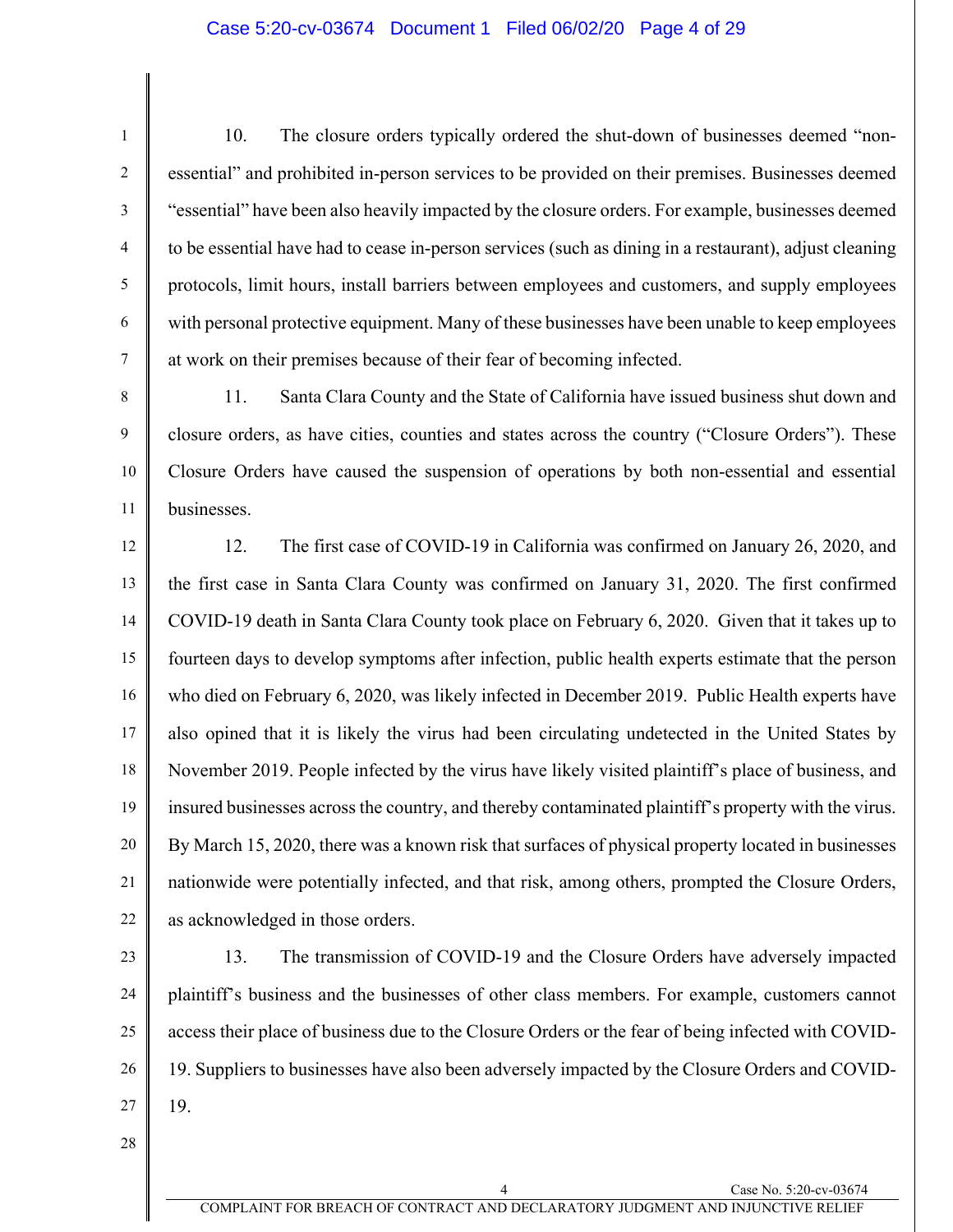## Case 5:20-cv-03674 Document 1 Filed 06/02/20 Page 5 of 29

 $\mathsf{l}$ 

| $\mathbf{1}$   | But plaintiff, like other businesses, prudently prepared for an unexpected event like<br>14.       |  |  |
|----------------|----------------------------------------------------------------------------------------------------|--|--|
| $\overline{2}$ | the COVID-19 pandemic. Specifically, plaintiff purchased insurance from defendant, under Policy    |  |  |
| 3              | No. 57 SBA BK2040 SC (the "Policy"), that did not exclude coverage for income loss caused by       |  |  |
| $\overline{4}$ | a virus. (A true and correct copy of the Policy is attached hereto as Exhibit A.)                  |  |  |
| 5              | The Policy contains several forms and endorsements that define the scope of<br>15.                 |  |  |
| 6              | coverage. Upon information and belief, the forms and endorsements used in plaintiff's Policy are   |  |  |
| 7              | materially the same as policies held by the members of the Class.                                  |  |  |
| 8              | 16.<br>The Policy provides coverage for:                                                           |  |  |
| 9              | Interruption of business caused by an order from a civil authority ("Civil Authority"<br>a.        |  |  |
| 10             | coverage) (id. at 40);                                                                             |  |  |
| 11             | Business income losses sustained due to the necessary suspension of operations<br>b.               |  |  |
| 12             | ("Business Income" coverage) (id. at 39);                                                          |  |  |
| 13             | Expenses incurred to minimize the suspension of business ("Extra Expense"<br>c.                    |  |  |
| 14             | coverage) (id. at 39);                                                                             |  |  |
| 15             | 17.<br>In addition, the Policy requires plaintiff to "[t] ake all reasonable steps to protect the  |  |  |
| 16             | Covered Property from further damage by a Covered Cause of Loss," which in this instance           |  |  |
| 17             | required plaintiff to suspend operations to reduce the risks of infection by COVID-19 and the      |  |  |
| 18             | contamination of "Covered Property" and further injury that would be occasioned by the spread of   |  |  |
| 19             | COVID-19 at plaintiff's place of business. Id. at 49.                                              |  |  |
| 20             | On or about March 30, 2020, plaintiff made a claim for coverage under the Policy,<br>18.           |  |  |
| 21             | seeking coverage caused by COVID-19 and the Closure Orders. In response, defendant denied          |  |  |
| 22             | coverage and requested information that was not reasonably necessary to evaluate plaintiff's claim |  |  |
| 23             | for coverage. Upon information and belief, defendant has refused to pay its other insureds under   |  |  |
| 24             | the same standard policy for losses and expenses related to COVID-19.                              |  |  |
| 25             | Defendant has caused substantial harm to plaintiff and members of the proposed<br>19.              |  |  |
| 26             | class by wrongfully refusing coverage under the Policy.                                            |  |  |
| 27             | On behalf of itself and the Class, plaintiff seeks to recover damages for breach of<br>20.         |  |  |
| 28             | contract, as well as declaratory and injunctive relief.                                            |  |  |
|                | Case No. 5:20-cv-03674<br>5                                                                        |  |  |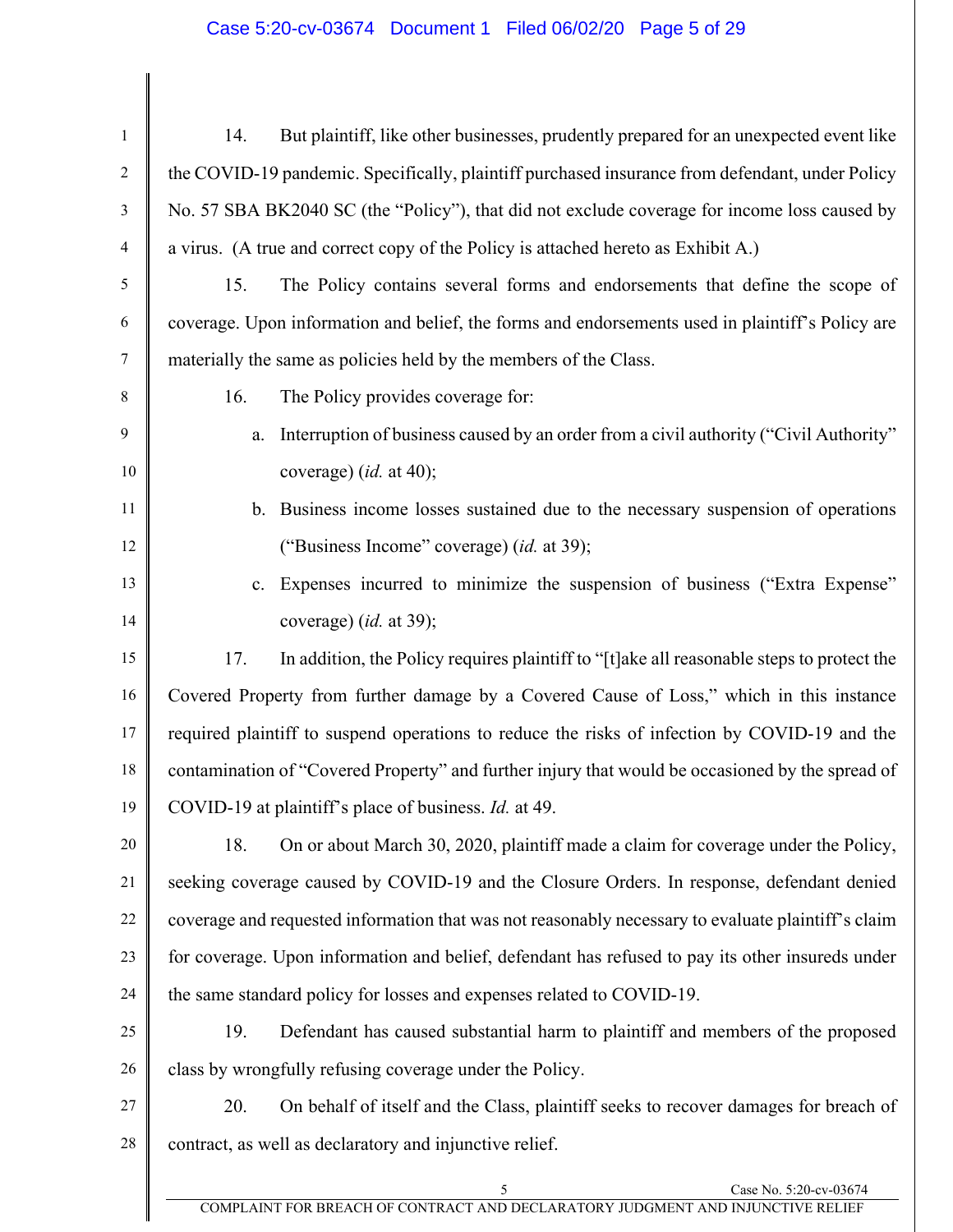| $\mathbf{1}$   | <b>PARTIES</b>                                                                                             |  |  |
|----------------|------------------------------------------------------------------------------------------------------------|--|--|
| $\overline{2}$ | 21.<br>Plaintiff Protégé Restaurant Partners, LLC is a California limited liability company                |  |  |
| 3              | with its principal place of business in Palo Alto, California. Plaintiff owns and operates Protégé         |  |  |
| 4              | restaurant in Palo Alto.                                                                                   |  |  |
| 5              | 22.<br>Defendant Sentinel Insurance Co., Ltd., d/b/a The Hartford, is a Connecticut                        |  |  |
| 6              | corporation with its principal place of business in Hartford, Connecticut. Sentinel is a stock             |  |  |
| 7              | insurance company of The Hartford Insurance Group.                                                         |  |  |
| 8              | <b>JURISDICTION AND VENUE</b>                                                                              |  |  |
| 9              | 23.<br>Jurisdiction is proper in this Court pursuant to 28 U.S.C. $\S$ 1332(d)(2) because this             |  |  |
| 10             | is a class action in which at least one member of the class is a citizen of a state different from         |  |  |
| 11             | defendant, the amount in controversy exceeds \$5 million, exclusive of interest and costs, and the         |  |  |
| 12             | proposed class contains more than 100 members.                                                             |  |  |
| 13             | 24.<br>Venue is proper in this Court pursuant to 28 U.S.C. $\S$ 1391 because a substantial                 |  |  |
| 14             | portion of the events giving rise to plaintiff's claims for relief occurred in this judicial district. The |  |  |
| 15             | Policy at issue covers plaintiff's restaurant business located in the State of California, and plaintiff   |  |  |
| 16             | purchased the Policy from an insurance broker located in the State of California.                          |  |  |
| 17             | <b>FACTUAL BACKGROUND</b>                                                                                  |  |  |
| 18             | A. The Physical Transmission of the Virus Through Air and Surfaces                                         |  |  |
| 19             | According to the CDC, COVID-19 can spread by respiratory droplets when an<br>25.                           |  |  |
| 20             | infected person talks, sneezes, or coughs, and can also be spread through contact with surfaces            |  |  |
| 21             | touched or breathed on by an infected person. According to several studies, the virus can live on          |  |  |
| 22             | surfaces for several days.                                                                                 |  |  |
| 23             | Coronaviruses are not new. The name comes from the crown-like appearance of the<br>26.                     |  |  |
| 24             | array of spikes around the enveloped virion. Coronaviruses are responsible for approximately 25%           |  |  |
| 25             | of human colds of all age groups. The SARS-CoV-2 disease that spread from southern China in                |  |  |
| 26             | 2002 is a coronavirus. Prior studies have shown that coronaviruses have been detected on surfaces          |  |  |
| 27             | of physical objects located in a wide array of public spaces and businesses, including hospitals,          |  |  |
| 28             | daycare centers, offices, and restaurants. Studies found that SARS-CoVs have retained their                |  |  |

6 Case No. 5:20-cv-03674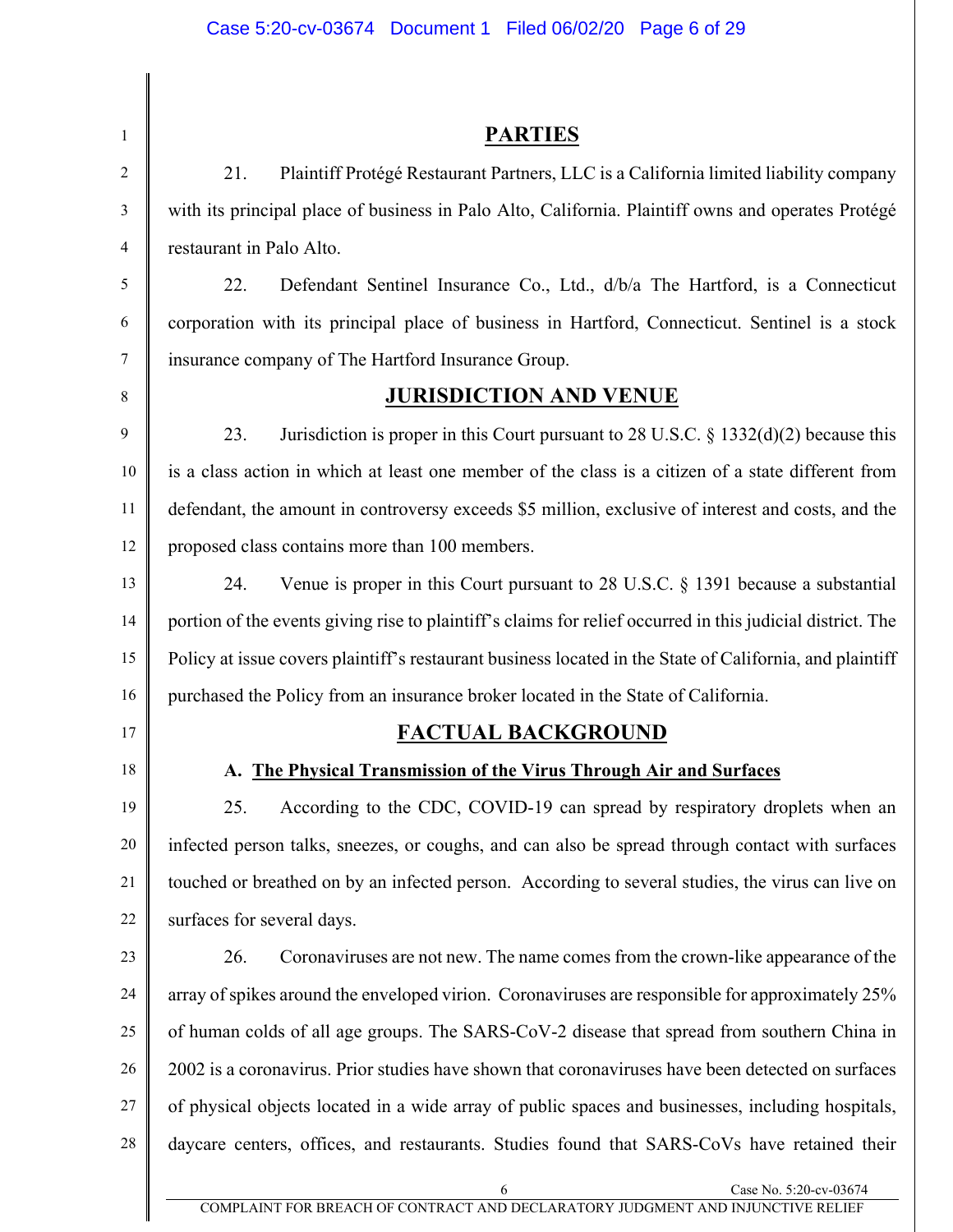#### Case 5:20-cv-03674 Document 1 Filed 06/02/20 Page 7 of 29

infectivity for up to nine days on surfaces. And studies have shown that coronaviruses can live for up to eight days on produce, such as lettuce, and can be recovered from lettuce with an efficiency of 19.6%.

4

1

2

3

5

6

7

27. In an article posted on the National Institute of Health's website on March 24, 2020, the NIH stated that "[v]iruses can live for a time on surfaces outside the human body. According to the CDC, it may be possible to contract the virus responsible for the current outbreak, SARS-CoV-2, by touching a surface or object with the virus on it and then touching your face."

8 9 10 11 12 13 14 15 16 17 18 28. In addition, studies have reported that COVID-19 has been detected in the air. The NIH article reported that a study published in the *New England Journal of Medicine* found that aerosols containing the virus remained highly infectious in the air for at least 3 hours. In that study, published on March 17, 2020, Researchers led by Dr. Vincent Munster of NIH's National Institute of Allergy and Infectious Diseases studied how long the virus survives in the air and on surfaces. The researchers reported that the COVID-19 virus remained infectious on plastic and stainless steel surfaces for two to three days, and it remained infectious for up to 24 hours on cardboard surfaces. The study found that "Aerosols from infected persons may therefore pose an inhalation threat even at considerable distances and in enclosed spaces…." The NIH, reporting on the study, stated that the "results suggest that people may acquire SARS-CoV-2 through the air and after touching contaminated objects."

19

20 21 22 23 29. This air and surface transmission is made possible in part because COVID-19 transmits through aerosols. The American Association for the Advance of Science's prestigious magazine *Science* recently published an article by Dr. Kimberly Prather, who found that COVID-19 transmits through aerosols – which are produced by normal breathing – and through surfaces on which the aerosol particles land. She reported

24

25

26 27

28

and coughs of infected individuals. However, a large proportion of the spread of coronavirus disease 2019 (COVID-19) appears to be occurring through airborne transmission of aerosols produced by asymptomatic individuals during breathing

Case No. 5:20-cv-03674

Respiratory infections occur through the transmission of virus-containing droplets ( $>5$  to 10 µm) and aerosols ( $\leq 5$  µm) exhaled from infected individuals during breathing, speaking, coughing, and sneezing. Traditional respiratory disease control measures are designed to reduce transmission by droplets produced in the sneezes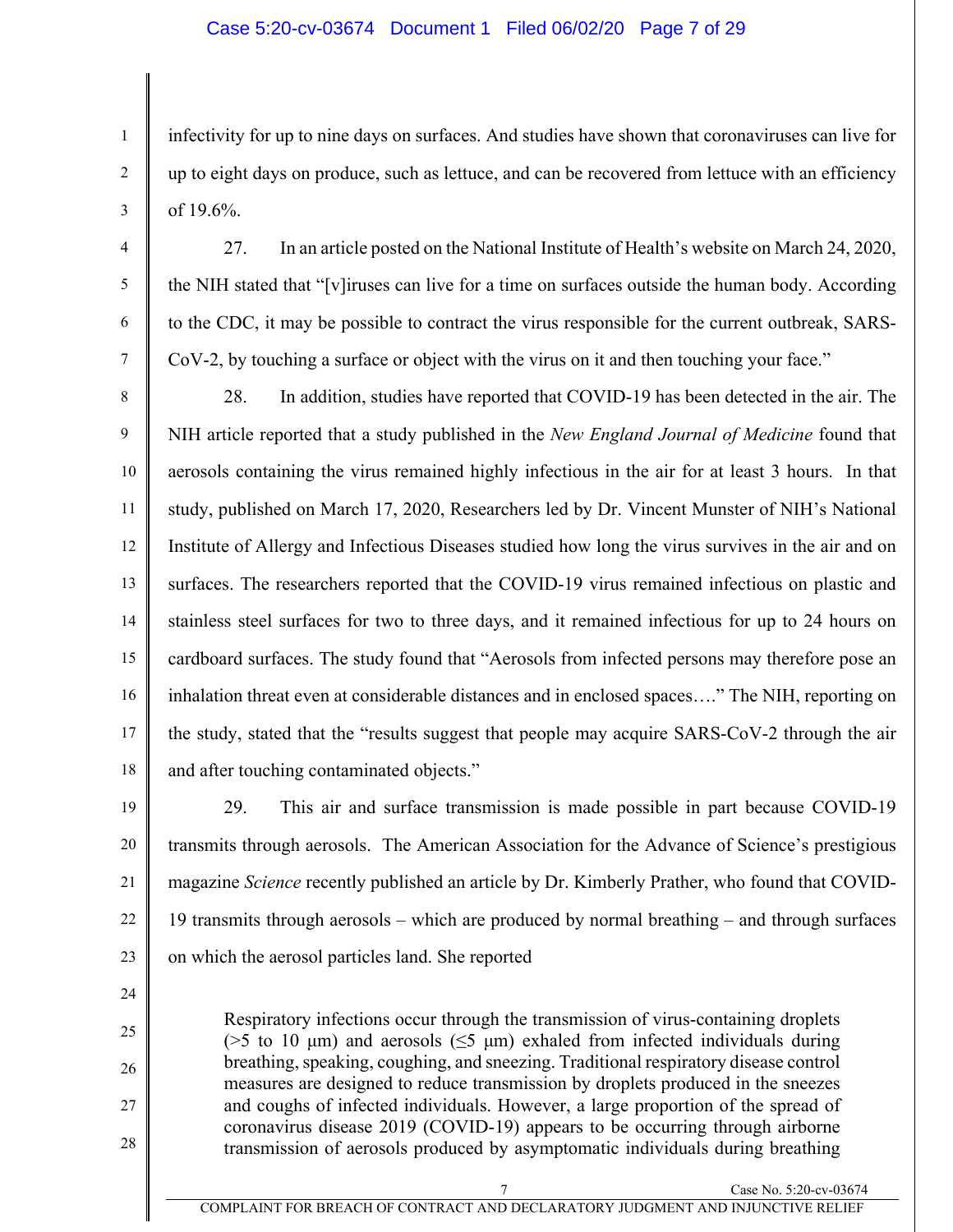## Case 5:20-cv-03674 Document 1 Filed 06/02/20 Page 8 of 29

| and speaking $(1-3)$ . Aerosols can accumulate, remain infectious in indoor air for<br>hours, and be easily inhaled deep into the lungs. <sup>1</sup>                                                                                                                                                                                                                                                                                                                                                                                  |  |  |
|----------------------------------------------------------------------------------------------------------------------------------------------------------------------------------------------------------------------------------------------------------------------------------------------------------------------------------------------------------------------------------------------------------------------------------------------------------------------------------------------------------------------------------------|--|--|
| Dr. Prather also found that because it transmits as an aerosol, COVID-19 can<br>30.                                                                                                                                                                                                                                                                                                                                                                                                                                                    |  |  |
| physically contaminate surfaces and be transmitted through contact with those infected surfaces.                                                                                                                                                                                                                                                                                                                                                                                                                                       |  |  |
| Respiratory droplets will undergo gravitational settling faster than they evaporate,<br>contaminating surfaces and leading to contact transmission. Smaller aerosols $(\leq 5)$<br>um) will evaporate faster than they can settle, are buoyant, and thus can be affected<br>by air currents, which can transport them over longer distances. Thus, there are two<br>major respiratory virus transmission pathways: contact (direct or indirect between<br>people and with contaminated surfaces) and airborne inhalation. <sup>2</sup> |  |  |
| In an interview with <i>America</i> magazine on May 26, Dr. Anthony Fauci, who leads<br>31.                                                                                                                                                                                                                                                                                                                                                                                                                                            |  |  |
| the National Institute of Allergy and Infectious Diseases, referenced aerosol transmission in                                                                                                                                                                                                                                                                                                                                                                                                                                          |  |  |
| churches. "When you sing, the amount of droplets and aerosol that come out is really, in some                                                                                                                                                                                                                                                                                                                                                                                                                                          |  |  |
| respects, scary," Dr. Fauci said. <sup>3</sup>                                                                                                                                                                                                                                                                                                                                                                                                                                                                                         |  |  |
| 32.<br>Similarly, another scientist, Dr. Lidia Morawska told <i>Nature</i> that, "In the minds of                                                                                                                                                                                                                                                                                                                                                                                                                                      |  |  |
| scientists working on this, there's absolutely no doubt that the virus spreads in the air. This is a<br>no-brainer." <sup>4</sup>                                                                                                                                                                                                                                                                                                                                                                                                      |  |  |
| 33.<br>Other studies have shown that in addition to water droplets, COVID-19 is                                                                                                                                                                                                                                                                                                                                                                                                                                                        |  |  |
| transmitted through aerosols. A study of hospitals in Wuhan, China, found COVID-19 in aerosols                                                                                                                                                                                                                                                                                                                                                                                                                                         |  |  |
| further than 6 feet, and up to 13 feet, from patients with higher concentrations detected in more                                                                                                                                                                                                                                                                                                                                                                                                                                      |  |  |
| crowded areas. <sup>5</sup> Those authors found evidence of the virus on floors, trash bins, air vents, and other                                                                                                                                                                                                                                                                                                                                                                                                                      |  |  |
| places. Estimates using an average viral load for COVID-19 indicate that one minute of loud                                                                                                                                                                                                                                                                                                                                                                                                                                            |  |  |
| speaking could generate more than 1000 virion-containing aerosols. <sup>6</sup>                                                                                                                                                                                                                                                                                                                                                                                                                                                        |  |  |
|                                                                                                                                                                                                                                                                                                                                                                                                                                                                                                                                        |  |  |
|                                                                                                                                                                                                                                                                                                                                                                                                                                                                                                                                        |  |  |
| <sup>1</sup> https://science.sciencemag.org/content/early/2020/05/27/science.abc6197.                                                                                                                                                                                                                                                                                                                                                                                                                                                  |  |  |
| $^{2}$ Id<br><sup>3</sup> https://www.americamagazine.org/faith/2020/05/27/dr-anthony-fauci-catholic-churches-masks-communion-covid-                                                                                                                                                                                                                                                                                                                                                                                                   |  |  |
| coronavirus.<br><sup>4</sup> https://www.nature.com/articles/d41586-020-00974-w.                                                                                                                                                                                                                                                                                                                                                                                                                                                       |  |  |
| <sup>5</sup> Y. Liu et al., Nature (2020). doi:10.1038/s41586-020-2271-3pmid:32340022.<br><sup>6</sup> V. Stadnytskyi, C. E. Bax, A. Bax, P. Anfinrud, Proc. Natl. Acad. Sci. U.S.A. 202006874 (2020).<br>doi:10.1073/pnas.2006874117pmid:32404416.                                                                                                                                                                                                                                                                                    |  |  |
| Case No. 5:20-cv-03674<br>COMPLAINT FOR BREACH OF CONTRACT AND DECLARATORY JUDGMENT AND INJUNCTIVE RELIEF                                                                                                                                                                                                                                                                                                                                                                                                                              |  |  |
|                                                                                                                                                                                                                                                                                                                                                                                                                                                                                                                                        |  |  |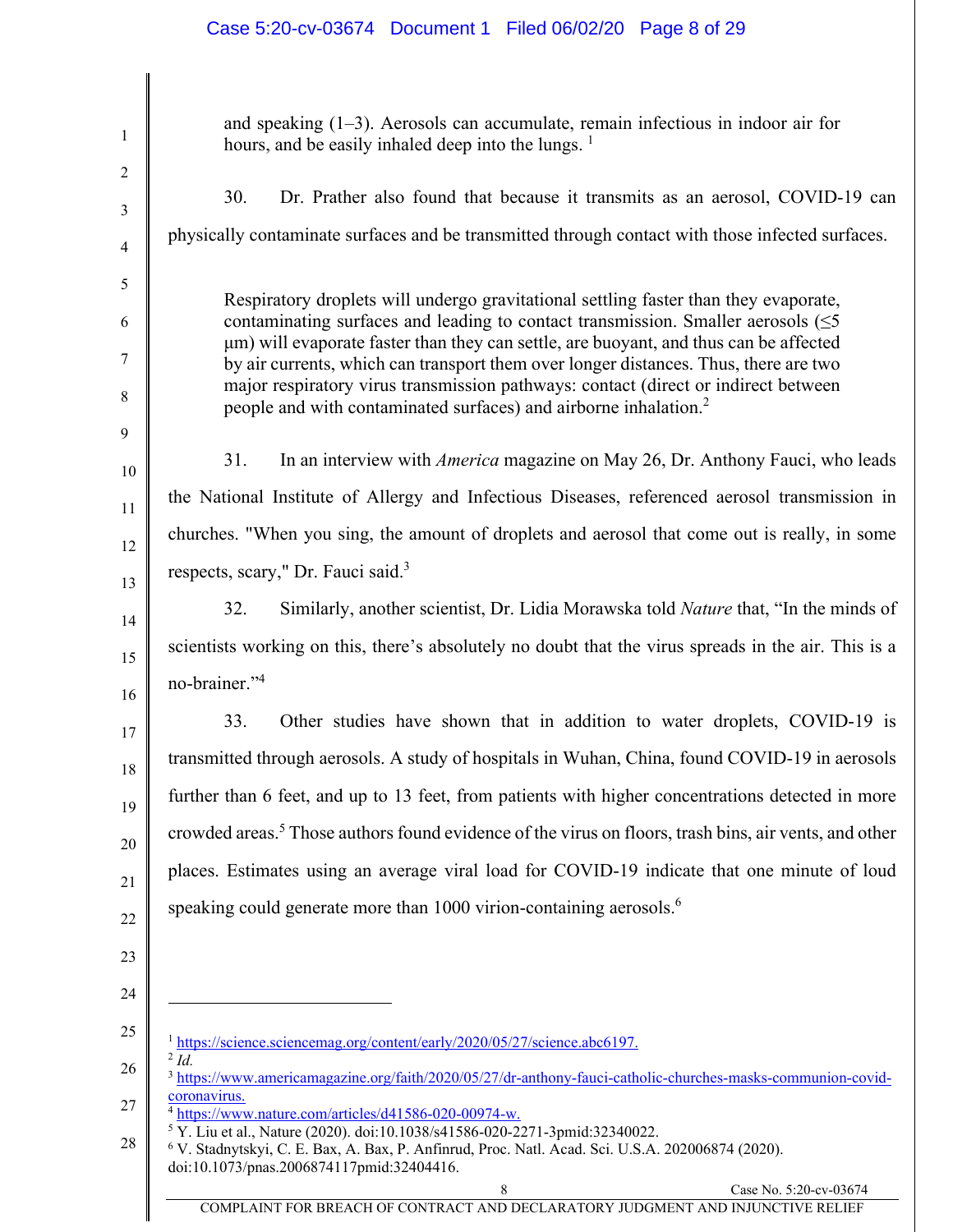#### Case 5:20-cv-03674 Document 1 Filed 06/02/20 Page 9 of 29

1 2 3 4 5 6 7 8 9 10 34. Other studies have used invisible fluorescent tracers — decoy germs that glow under black light — to track how germs are spread from surfaces. In one series of experiments, 86 percent of workers were contaminated when spray or powder tracers were put on commonly touched objects in an office. When tracer powder was put on a bathroom faucet and exit doorknob, the glowing residue was found on employees' hands, faces, phones and hair. From a shared cell phone, the tracer spread to desktop surfaces, drinking cups, keyboards, pens and doorknobs. A contaminated copy machine button added a trail of fluorescent finger prints transferred to documents and computer equipment. And just twenty minutes after arriving home from the office, the decoy germs carried by the employee were found on backpacks, keys and purses, and on home doorknobs, light switches, countertops and kitchen appliances.7

11 12 13 14 15 16 17 18 35. A recent study of an outbreak from a restaurant in China concluded that the transmission in that case was likely prompted by air-conditioned ventilation.<sup>8</sup> In that case, from January 26 through February 10, 2020, an outbreak of COVD-19 infected ten persons from three families (families A–C) who had eaten at the same air-conditioned restaurant in Guangzhou, China. The only known source of exposure for the affected persons in families B and C was patient A1 at the restaurant. The families were seated more than a meter apart, and yet 10 people became ill who were at the restaurant that day. The authors concluded that the virus likely spread through the restaurant's air-conditioning system.

19 20 21 22 36. A 2014 analysis published in the scientific journal *Clinical Infectious Diseases*  investigated an outbreak of a SARS-CoV virus in an apartment complex where the residents were not in close contact.<sup>9</sup> The study found that "airborne spread was the most likely explanation, and the SARS coronavirus could have spread over a distance of 200 meters," or about 600 feet.<sup>10</sup>

- 23
- 24

25

<sup>26</sup>  27 <sup>7</sup> Kelly A Reynolds, Pamela M Watt, Stephanie A Boone & Charles P Gerba (2005) Occurrence of bacteria and biochemical markers on public surfaces, International Journal of Environmental Health Research, 15:3, 225-234, DOI: 10.1080/09603120500115298.

<sup>28</sup>  8 Lu J, Gu J, Li K, Xu C, Su W, Lai Z, et al. COVID-19 outbreak associated with air conditioning in restaurant, Guangzhou, China, 2020. Emerg Infect Dis. 2020 Jul [date cited]. https://doi.org/10.3201/eid2607.200764. <sup>9</sup> https://academic.oup.com/cid/article/58/5/683/365793.  $10 \overline{Id}$ .

Case No. 5:20-cv-03674

COMPLAINT FOR BREACH OF CONTRACT AND DECLARATORY JUDGMENT AND INJUNCTIVE RELIEF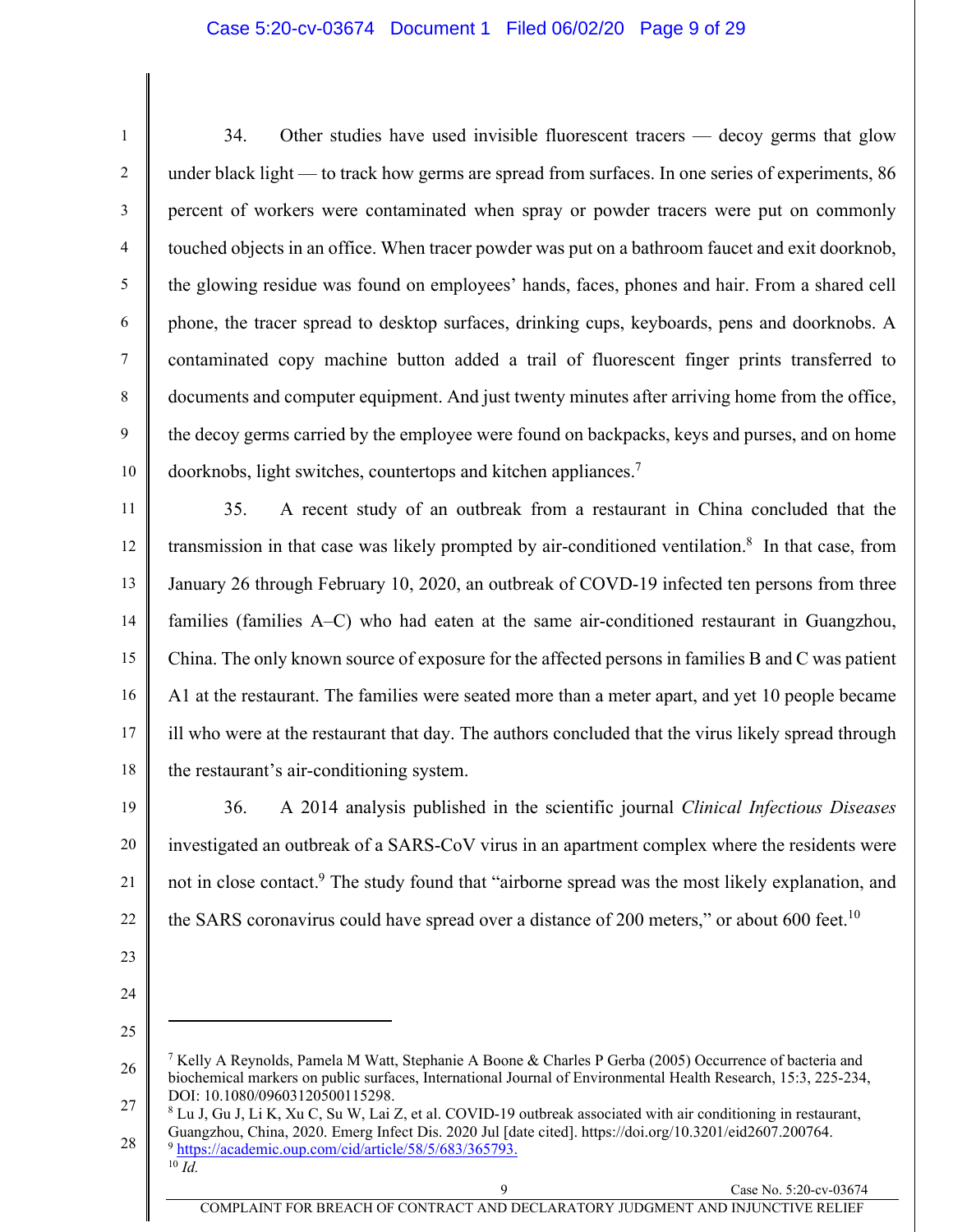1 2 3

37. The fact that COVID-19 can spread through the aerosols, on surfaces, and through the air has made the ease of transmission of the virus especially alarming. It means the virus can spread to people who are not close to each other, who occupy the same space at different points in time, or who merely breath the same air or touch common surfaces at different periods of time.

5

4

6

7

#### **B. The COVID-19 Closure Orders**

38. State and local governments have determined that, in light of these dangers of physical transmission, the Closure Orders were required to slow the spread of COVID-19.

8 9 10 11 12 13 14 15 16 17 18 19 39. On March 11, 2020, the WHO declared COVID-19 a global pandemic. And President Trump announced he would block travelers from continental Europe. On March 12, 2020, an influential scientific study posted on the CDC's website found that surface transmission of the virus was the most likely explanation for an outbreak at a Chinese shopping mall.<sup>11</sup> In that study, the researchers studied an outbreak in January, when seven workers who shared an office in a shopping mall became ill after one of their co-workers returned from Wuhan. Public health officials tracked two dozen more sick people, including several women who had shopped at the mall, as well as their friends. None of them had come into contact with the sick office workers. The researchers concluded that "its findings appear to indicate that low intensity transmission occurred without prolonged close contact in this mall; that is, the virus was spread by indirect transmission." One leading explanation was that the virus was "spread via fomites" (i.e., infected surfaces), such as "elevator buttons or restroom taps." Virus aerosolization was also suspected.

20 21 22 23 24 40. On March 15, 2020, the CDC issued guidance restricting gatherings to less than 50 people. In the guidance, the CDC recognized the danger of spreading the virus through surface transmission, and through the air, advising people to "clean frequently touched surfaces and objects daily," to cover "coughs and sneezes," and to "routinely clean and disinfect surfaces and objects that are frequently touched."

- 25
- 26
- 27
- 28
- <sup>11</sup> https://www.nc.cdc.gov/eid/article/26/6/20-0412 article.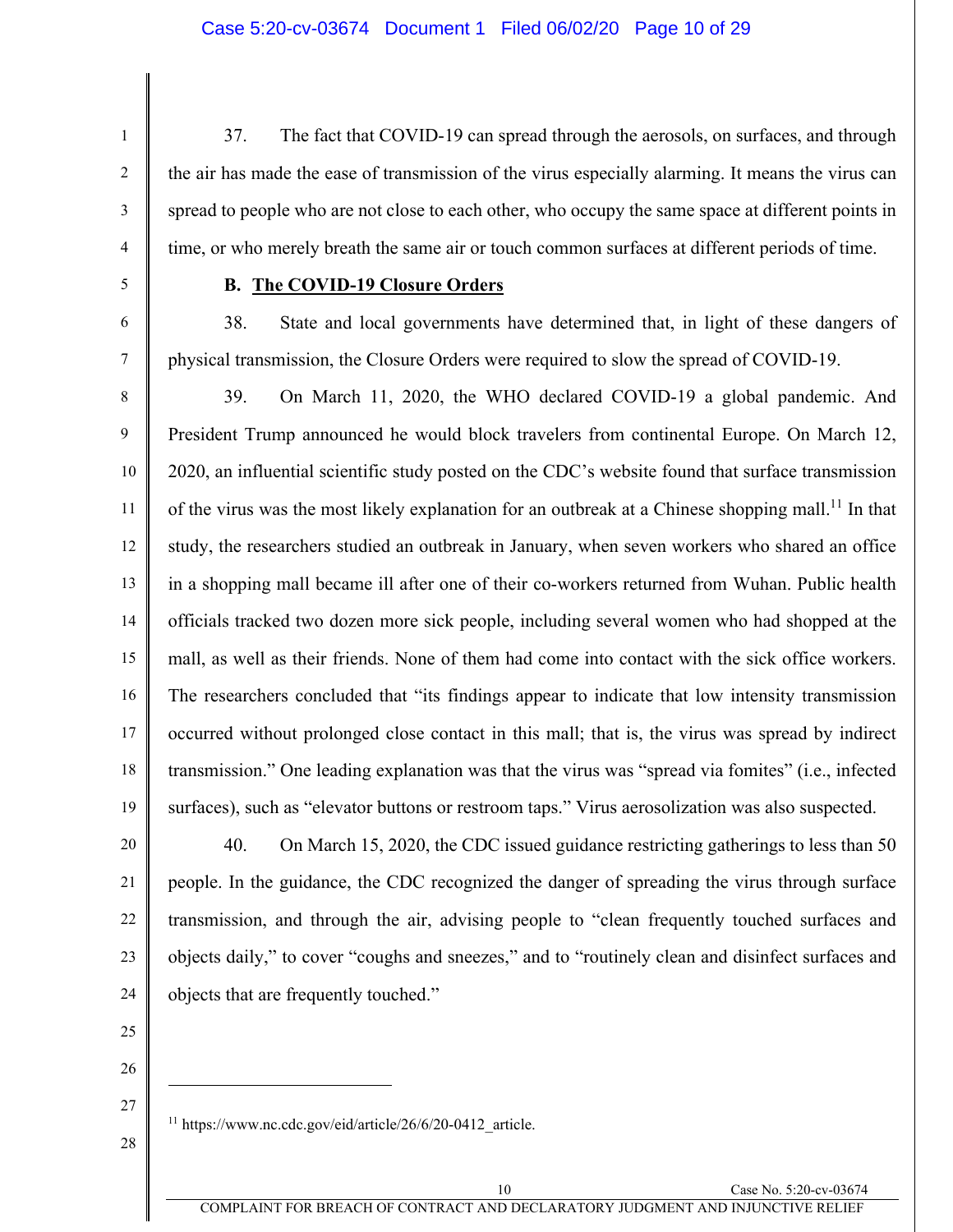#### Case 5:20-cv-03674 Document 1 Filed 06/02/20 Page 11 of 29

1 2 3 4 5 6 7 8 9 41. Effective at 12:01 a.m., on March 17, 2020, Santa Clara County issued a stay-athome order to mitigate the spread of COVID-19 in Santa Clara County on the basis of a confirmed outbreak and person-to-person spread of COVID-19 in the United States, including in California, and Santa Clara County.<sup>12</sup> The Santa Clara County Order specifically recognized that COVID-19 spreads easily from person to person and may result in serious illness or death. It further expressly recognized that physical surfaces of property located in businesses may be contaminated and a source of transmission, and required cleaning of physical surfaces to reduce transmission. The Santa Clara County Order was issued in an effort to mitigate and slow the spread of COVID-19 in the community.

10 11 12 13 14 42. Effective March 19, 2020, Governor Gavin Newsom issued an Executive Order and Public Health Order that directed all Californians to stay at home except to go to work at a job deemed to be essential, to shop for essential needs or to seek medical care.<sup>13</sup> The order specifically directed "all individuals living in the State of California to stay home or at their place of residence except as needed to maintain continuity of operations of the federal critical infrastructure sectors."

15 16 17 18 19 20 21 22 43. As of April 1, 2020, at least forty-four states and local governments across the country issued orders entirely closing restaurants for in-person dining; at least five more allowed only limited on-site service; and one limited gatherings to no more than ten people.<sup>14</sup> By April 15, 2020, at least forty-three states had issued orders closing or severely limiting the operation of nonessential businesses, and at least forty-seven states had issued orders prohibiting restaurants from offering dine-in services, with other states either limiting on-site service or prohibiting gatherings of more than ten people.<sup>15</sup> The purpose of these orders is to try to mitigate and slow the spread of COVID-19. Every state has now issued emergency declarations to slow the spread of COVID-19.

- 23
- 24

<sup>25</sup>  26 <sup>12</sup> https://www.sccgov.org/sites/covid19/Documents/03-16-20-Health-Officer-Order-to-Shelterin-Place.pdf.

<sup>13</sup> https://www.gov.ca.gov/wp-content/uploads/2020/03/3.19.20-attested-EO-N-33-20-COVID-19-HEALTH-ORDER.pdf.

<sup>27</sup>  https://web.archive.org/web/20200401202749/https://www.kff.org/health-costs/issue-brief/state-data-and-policyactions-to-address-coronavirus/.

<sup>28</sup>  <sup>15</sup> https://web.archive.org/web/20200415130206/https://www.kff.org/health-costs/issue-brief/state-data-and-policyactions-to-address-coronavirus/.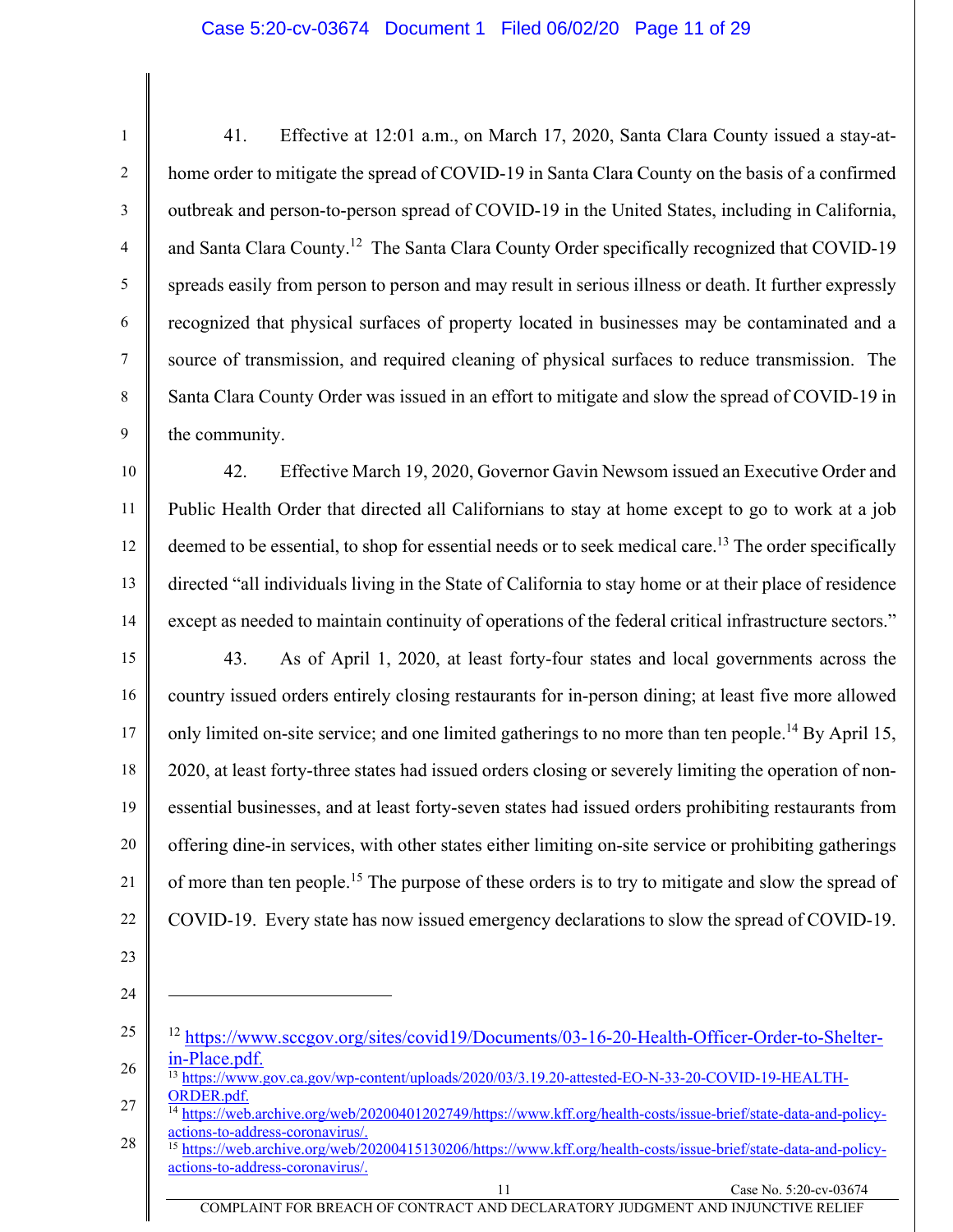#### Case 5:20-cv-03674 Document 1 Filed 06/02/20 Page 12 of 29

1 2 3 4 5 6 7 44. The Closure Orders also explicitly acknowledge that COVID-19 can spread in and damage physical property, including surfaces. For example, the March 16, 2020 Santa Clara County Order required all persons to "regularly" clean "high-touch surfaces," and made this surface-cleaning requirement part of the county-ordered "Social Distancing Requirements." Other Closure Orders in California and across the country, as well as federal government guidance, specifically recognize that COVID-19 endangers property, and can be physically spread by touching infected surfaces and through the air.

8 9 10 11 12 45. COVID-19 and the Closure Orders have forced plaintiff to completely shut down its operations. The restaurant is located in Palo Alto, which is in Santa Clara County, California. There have been 2,675 confirmed cases of COVID-19 in Santa Clara County as of the date of this filing, and 139 confirmed COVID deaths. In the United States, there have been over 1.75 million confirmed cases, and over 104,000 confirmed COVID deaths.

13

#### **C. The Sentinel Business Interruption Policies**

14 15 16 17 46. In order to protect itself against unexpected risks like COVID-19, plaintiff purchased the Policy from defendant. The Policy was in effect from January 2020 through January 2021. Plaintiff performed all obligations under the policy and paid all premiums required by the Policy.

18 19 47. Plaintiff is the named insured under the Policy, which remains in force and effect.

20 48. Defendant is the insurer of the Policy and policies held by the other members of the Class.

21 22 23 49. Generally, under business interruption policies like those issued by defendant to plaintiff and Class members, the policies provide coverage for all risks to property, unless specifically excluded.

24 25 26 50. The Policy form at issue does not exclude or limit coverage for losses from viruses or communicable diseases like COVID-19 in these circumstances. Nor does it contain a pandemic exclusion clause.

27 28 51. The risk of a virus like COVID-19 was foreseen, and foreseeable to, defendant. The Insurance Services Office ("ISO"), an organization that provides policy writing services to

Case No. 5:20-cv-03674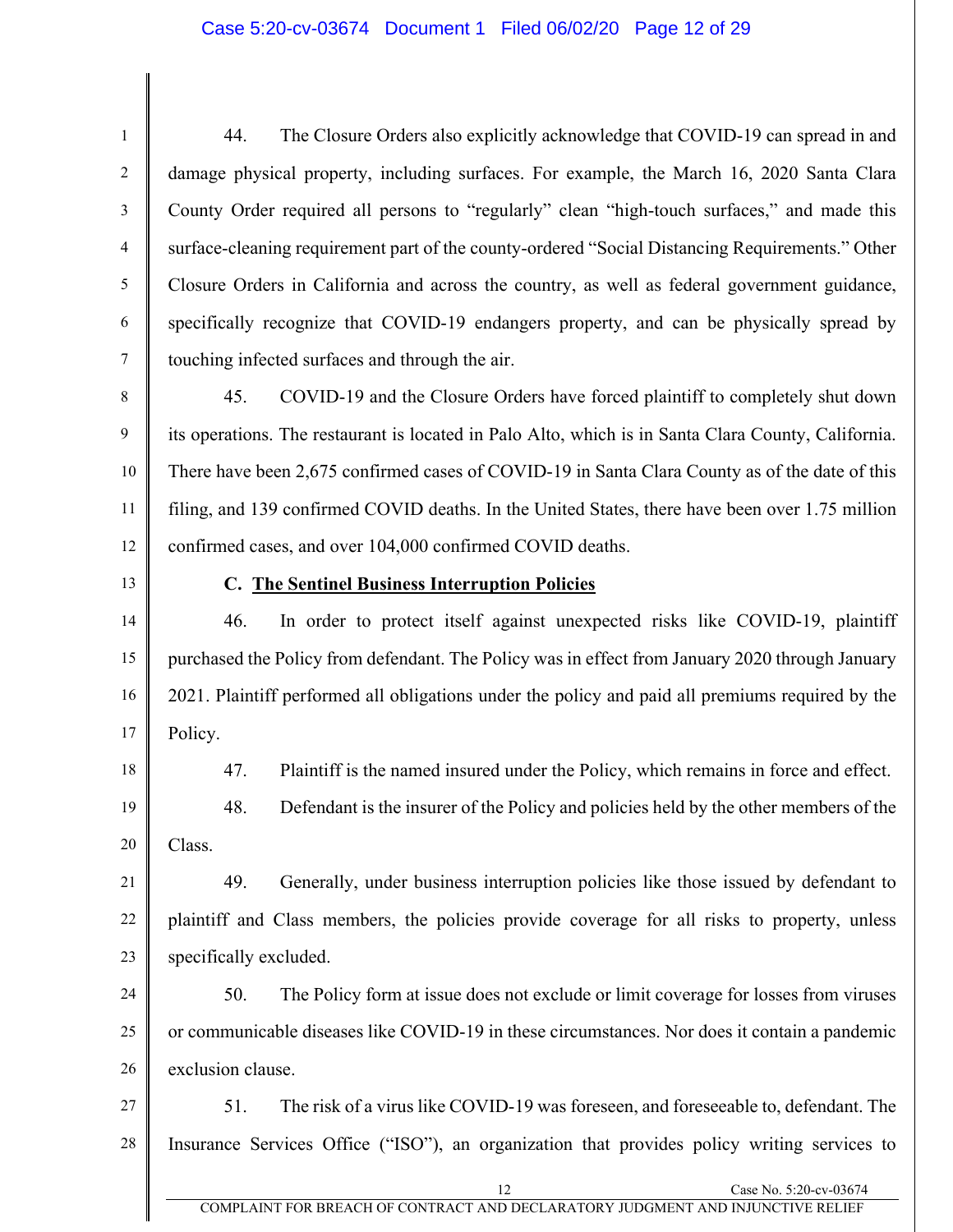| $\mathbf{1}$   | insurers, sent the following statement to state insurance regulators in 2006, in connection with the                                                                                                                   |  |  |
|----------------|------------------------------------------------------------------------------------------------------------------------------------------------------------------------------------------------------------------------|--|--|
| $\overline{c}$ | submission of an exclusion of loss "due to disease-causing agents such as viruses and bacteria":                                                                                                                       |  |  |
| 3              | Disease-causing agents may render a product impure (change its quality or substance), or                                                                                                                               |  |  |
| 4              | enable the spread of disease by their presence on interior building surfaces or the surfaces<br>of personal property. When disease-causing viral or bacterial contamination occurs,                                    |  |  |
| 5              | potential claims involve the cost of replacement of property (for example, the milk), cost<br>of decontamination (for example, interior building surfaces), and business interruption                                  |  |  |
| 6              | (time element) losses. Although building and personal property could arguably become<br>contaminated (often temporarily) by such viruses and bacteria, the nature of the property                                      |  |  |
| 7              | itself would have a bearing on whether there is actual property damage. An allegation of<br>property damage may be a point of disagreement in a particular case.                                                       |  |  |
| 8              | Plaintiff's Policy contains no such applicable virus exclusion, despite its<br>52.                                                                                                                                     |  |  |
| 9              | availability since 2006. Nor does plaintiff's Policy contain an exclusion for "pandemics,"                                                                                                                             |  |  |
| 10             | "communicable disease," or anything similar.                                                                                                                                                                           |  |  |
| 11             | 53.<br>Moreover, to mitigate further losses, as required by the Policy, plaintiff suspended                                                                                                                            |  |  |
| 12             | operations when the Closure Orders and government officials announced that COVID-19 posed a                                                                                                                            |  |  |
| 13             | risk of causing further physical property damage and loss.                                                                                                                                                             |  |  |
| 14             | 54.<br>The Policy is composed of several distinct forms. Policyholders can pay for                                                                                                                                     |  |  |
| 15             | optional forms and coverages, but the forms themselves are standardized.                                                                                                                                               |  |  |
| 16             | 55.<br>The Policy contains several types of additional coverages that provide coverage in                                                                                                                              |  |  |
| 17             | these circumstances. The following additional coverages all appear in the "SPECIAL PROPERTY"                                                                                                                           |  |  |
| 18             | COVERAGE FORM," which is a standardized form with form number "Form SS 00 07 07 05."                                                                                                                                   |  |  |
| 19             | Defendant agreed to provide coverage from an interruption to business caused by<br>56.                                                                                                                                 |  |  |
| 20             | an order from a "Civil Authority." (Exhibit A.) Specifically, defendant agreed to pay for loss of                                                                                                                      |  |  |
| 21             | business income in the following circumstances:                                                                                                                                                                        |  |  |
| 22             | This insurance is extended to apply to the actual loss of Business Income you sustain                                                                                                                                  |  |  |
| 23             | when access to your "scheduled premises" is specifically prohibited by order of a civil<br>authority as the direct result of a Covered Cause of Loss to property in the immediate<br>area of your "scheduled premises. |  |  |
| 24<br>25       | The term "Covered Causes of Loss" is defined to mean "RISKS OF DIRECT"<br>57.                                                                                                                                          |  |  |
| 26             | PHYSICAL LOSS," unless that loss is limited or excluded in certain sections of the Policy. Id. at                                                                                                                      |  |  |
| 27             | 31. Because the Closure Orders directly resulted from the risk of direct physical loss caused by                                                                                                                       |  |  |
| 28             | COVID-19 and have caused plaintiff to have lost the use of its premises for their intended purpose,                                                                                                                    |  |  |
|                | 13<br>Case No. 5:20-cv-03674<br>COMPLAINT FOR BREACH OF CONTRACT AND DECLARATORY JUDGMENT AND INJUNCTIVE RELIEF                                                                                                        |  |  |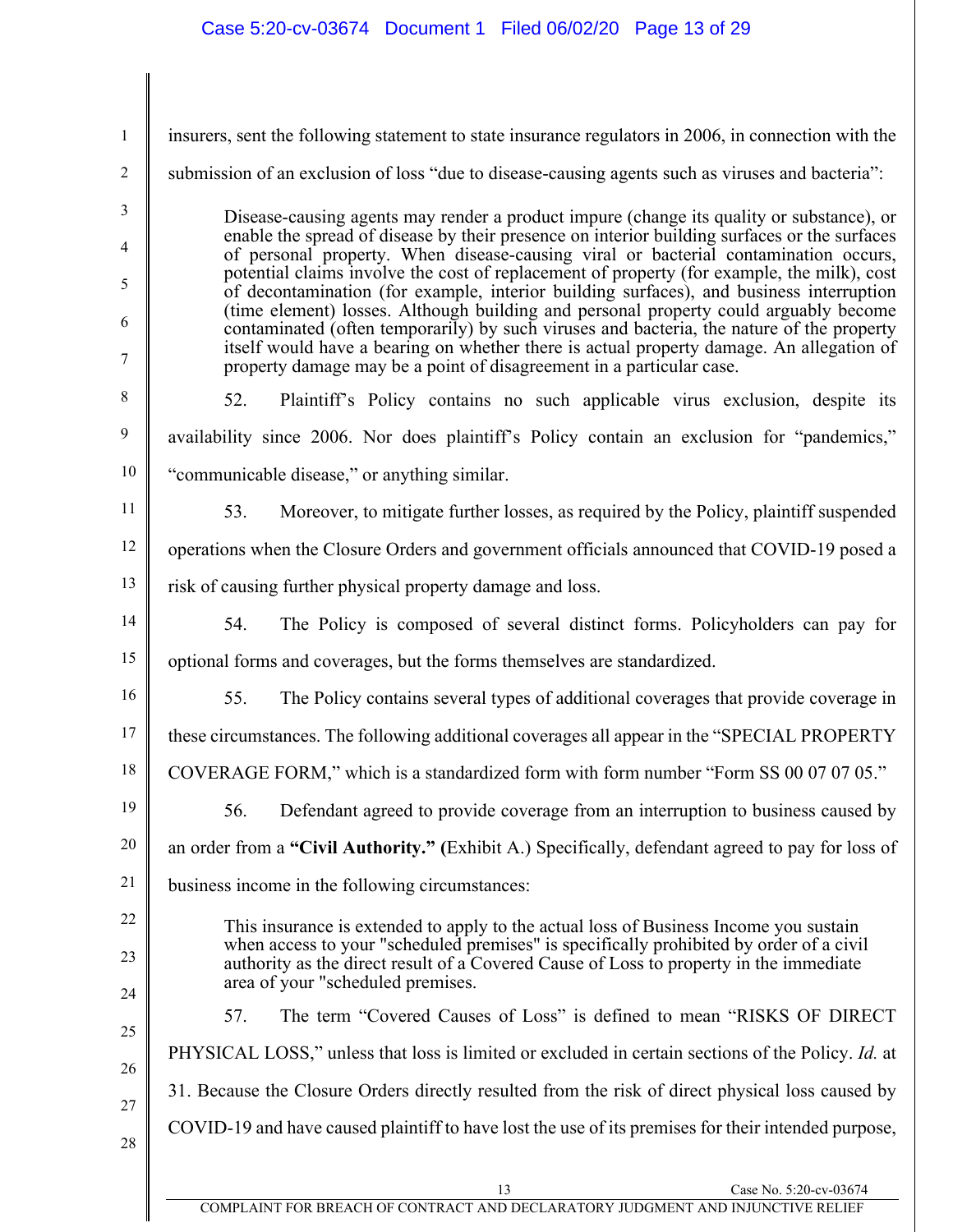#### Case 5:20-cv-03674 Document 1 Filed 06/02/20 Page 14 of 29

1

2

3

4

5

plaintiff's losses are covered under the Policy, including under the "Civil Authority" coverage. Access has been restricted to the Covered Property due to the presence and threat of COVID-19 in the immediate surrounding areas and related Closure Orders. Plaintiff has suffered tens of thousands of dollars per month in lost "Business Income" because it has suspended operations of its business due to COVID-19 and the Closure Orders.

6 7 8 9 10 11 12 13 14 15 16 17 58. Defendant is also obligated to pay for actual loss of **"Business Income"** sustained "due to the necessary suspension of your 'operations' during the 'period of restoration.' The suspension must be caused by direct physical loss of or physical damage to property at the 'scheduled premises.'" *Id.* at 39. "Business Income" means net income (net profit or loss before income taxes) that "would have been earned or incurred if no direct physical loss or physical damage had occurred," as well as "Continuing normal operating expenses incurred, including payroll." *Id.* at 39. Coverage lasts during the "period of restoration" – beginning at the time of the "direct physical loss or physical damage" and running through the earlier of the date the property is repaired or resumed at a new permanent location. *Id.* at 53. A "slowdown or cessation" of business activities constitutes a "suspension" under the Policy. *Id.*at 39.Plaintiff has suffered tens of thousands of dollars per month in lost Business Income because of the necessary suspension operations of its business due to the Closure Orders and COVID-19.

- 18 19 20 21 22 59. Defendant also agreed to pay for **"Extra Expense."** *Id.* at 39. Extra Expenses are expenses to avoid or minimize suspension of business whether or not operations are able to continue and to repair or replace property. *Id.* Plaintiff has suffered "Extra Expenses" because it has suspended operations due to COVID-19 and the Closure Orders and has spent money to breakdown and clean the property for COVID-19 in order to minimize the suspension of business.
- 23 24 25 26 27 28 60. Defendant also required plaintiff to "[t]ake all reasonable steps to protect the Covered Property from further damage by a Covered Cause of Loss" and to "keep a record of your expenses for emergency and temporary repairs, for consideration in the settlement of the claim." This is known as a "**Sue and Labor**" provision. Plaintiff expended expenses to protect and repair the restaurant in response to the Closure Orders and COVID-19, including breaking down the restaurant's equipment and furniture and clean-up costs.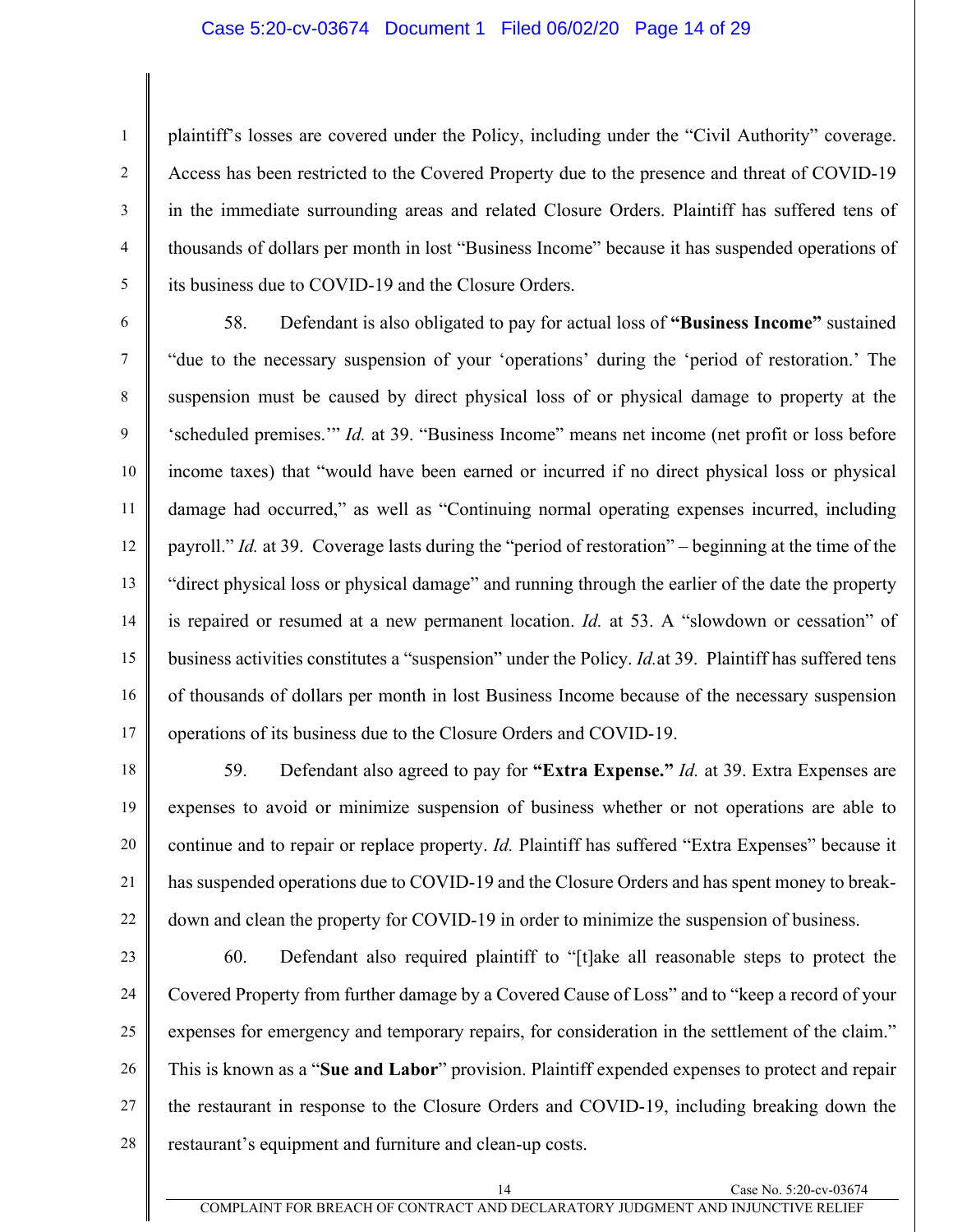1 2 3 4 5 6 61. Losses caused by COVID-19 and the related state and local Closure Orders are covered by these provisions of defendant's Policy. Specifically, plaintiff's operations have been suspended, and it has lost revenue and business opportunities because it has been unable to serve its customers in the premises of its business. Losses related to the Closure Orders and COVID-19 are a "Covered Cause of Loss" under the policy, and are covered under each of the foregoing provisions of the policy.

7 8 9 10 11 12 62. Plaintiff submitted a claim to defendant for coverage under the Policy, but defendant has wrongfully denied plaintiff's claim and requested information not required purportedly to evaluate the claim in order to further its unwarranted plan to effectuate delay and denial of coverage. Sentinel first denied the claim in an email, stating that 'The Hartford has determined there is no coverage for your claim resulting from COVID-19' because a 'covered cause of loss did not cause direct physical loss or damage to your covered property.

13 14 15 16 63. The Policy also contains an industry-standard virus exclusion (Form SS 50 57 04 05), but by its terms, this virus exclusion does *not* apply to the SPECIAL PROPERTY COVERAGE FORM that provides the foregoing coverages. Rather, the exclusion explicitly applies only to two other listed forms:

# **EXCLUSION - FUNGI, BACTERIA AND VIRUSES**

This endorsement modifies insurance provided under the following:

#### **BUSINESS LIABILITY COVERAGE FORM** OWNERS AND CONTRACTORS PROTECTIVE LIABILITY COVERAGE FORM

This insurance does not apply to:

- 1. Injury or damage arising out of or related to the presence of, suspected presence of, or exposure to: a. Fungi, including but not limited to mold, mildew, and yeast;
	- b. Bacteria;
	- c. Viruses: or
	- d. Dust, spores, odors, particulates or byproducts, including but not limited to mycotoxins and endotoxins, resulting from any of the organisms listed in a., b., or c. above;

from any source whatsoever.

#### 2. Any loss, cost or expense arising out of the testing for, monitoring of, cleaning up of, removal of, containment of, treatment of, detoxification of, neutralization of, remediation of, disposal of, or any other response to or assessment of, the effects of any of the items in 1.a., b., c. or d. above, from any source whatsoever.

However, this exclusion does not apply to "bodily injury" or "property damage" caused by the ingestion of food.

17

18

19

20

21

22

23

24

25

26

27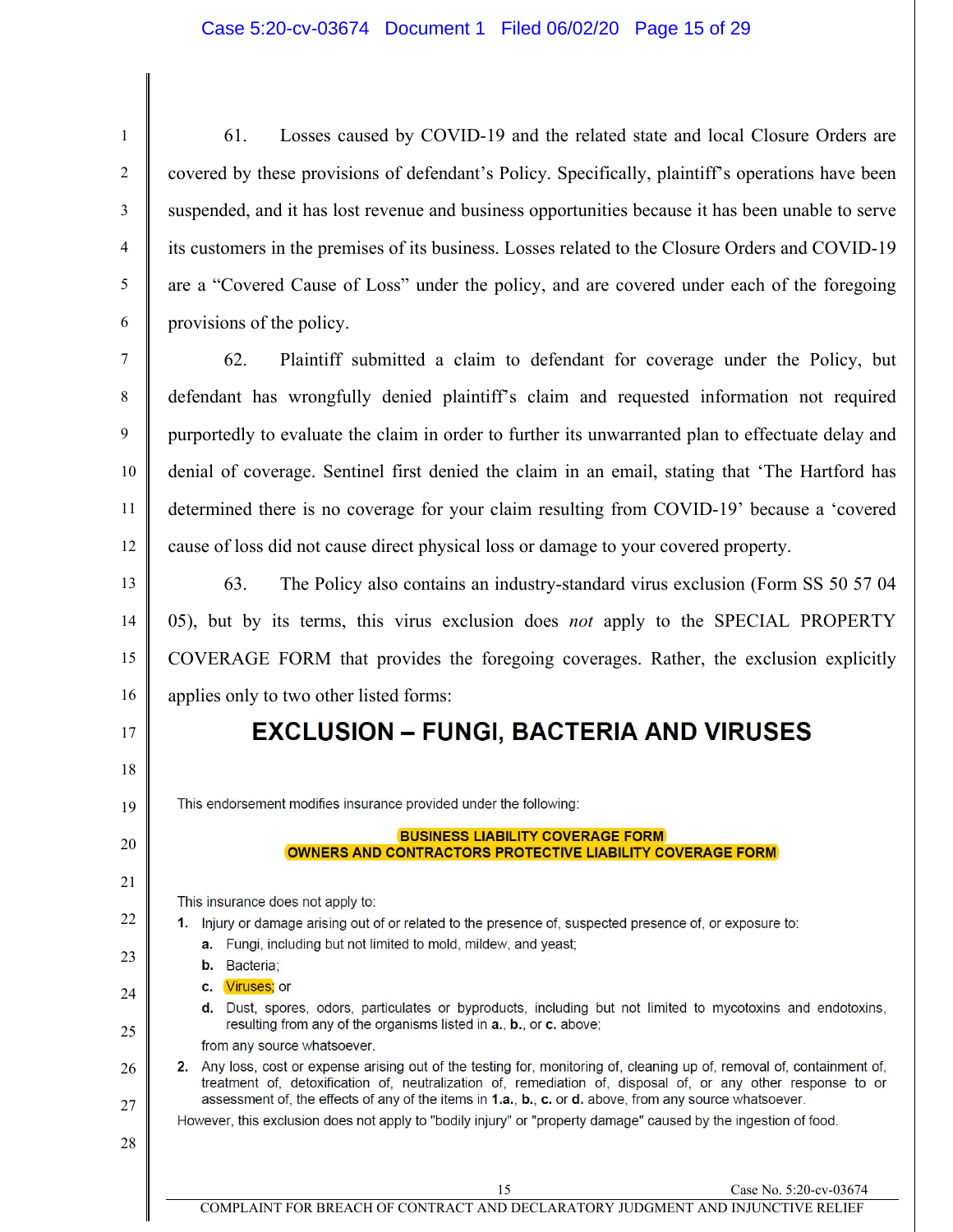16 Case No. 5:20-cv-03674 1 2 3 4 5 6 7 8 9 10 11 12 13 14 15 16 17 18 19 20 21 22 23 24 25 26 27 28 By including this virus exclusion, and explicitly stating it applies only to forms *other* than the SPECIAL PROPERTY COVERAGE FORM, the Policy makes it clear that this virus exclusion does not apply to the additional coverages alleged above, which give rise to plaintiff's claims. 64. Finally, the Policy also has an "Optional" coverage for "Limited Fungi, Bacteria, or Virus Coverage," which provides additional coverage for certain virus-related losses. *Id.* at 127. **CLASS ALLEGATIONS**  65. Pursuant to Federal Rules of Civil Procedure 23(a), 23(b)(2), 23(b)(3) and 23(c)(4), plaintiff brings this action on behalf of itself and all others similarly situated, and seeks to represent the following nationwide classes: a. **Nationwide Declaratory and California subclass and Injunctive Relief Class.**  All policyowners subject to a Closure Order that are insured by one of the defendant's policies which contains **Business Income, Civil Authority, Extra Expense, or Sue and Labor** coverage on terms similar to the plaintiff's Policy ("collectively, the Policies") which were in effect at any time during the COVID-19 pandemic. b. **Nationwide Breach of Contract Class.** All policyholders of defendant who made a claim and were denied coverage under one of defendant's Policies due to COVID-19. c. **Nationwide Virus Endorsement Class**. All policyholders who purchased one of defendant's Policies which contains **Limited Fungi, Bacteria or Virus Coverage** on terms similar to the plaintiff's policy, which were in effect at any time during the COVID-19 pandemic and were denied coverage due to COVID-19. d. **California Subclass.** All policyholders who purchased one of defendant's Policies in California and were denied coverage due to COVID-19. Excluded from the Classes are defendant; any of the officers, directors, or employees of the defendant; and the legal representatives, successors, and assigns of the defendant. 66. Plaintiff's Classes satisfy the numerosity, commonality, typicality, adequacy, and superiority requirements of a class action under Rule 23, as alleged more fully herein.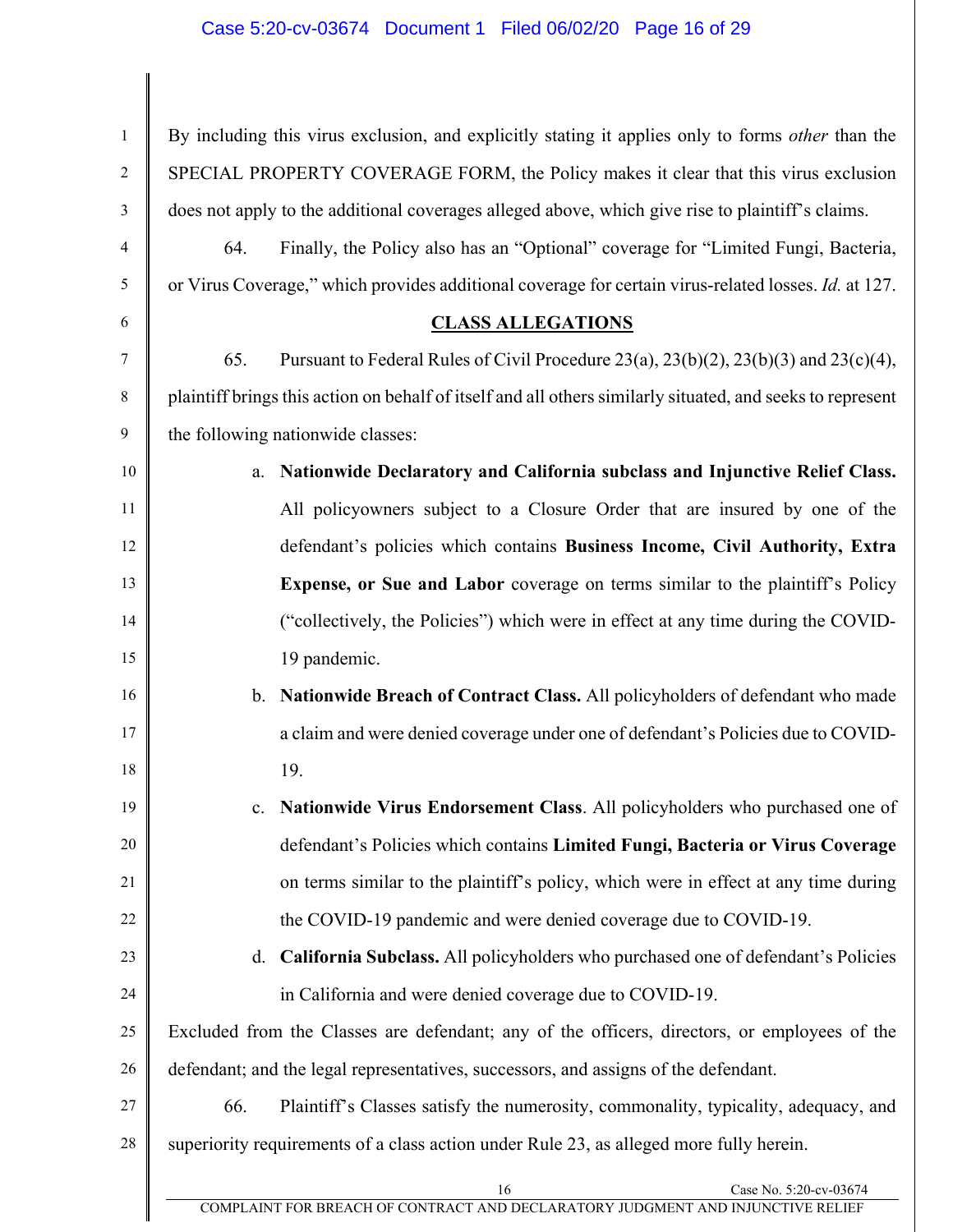| $\mathbf{1}$   | Numerosity. COVID-19 has impacted thousands of businesses across the country<br>67.                             |  |  |
|----------------|-----------------------------------------------------------------------------------------------------------------|--|--|
| $\overline{2}$ | and defendant is a nationwide insurer which, on information and belief, issued thousands of                     |  |  |
| 3              | Policies with the relevant provisions both in California and nationwide. Consequently, members                  |  |  |
| 4              | of each Class are so numerous that individual joinder of all Class members is impracticable. Class              |  |  |
| 5              | members and California Subclass members may be informed of the pendency of this class action                    |  |  |
| 6              | through recognized, Court-approved notice dissemination methods, including direct mail or other                 |  |  |
| $\tau$         | means based on defendant's records of its policyholders.                                                        |  |  |
| 8              | <b>Commonality</b> . There are predominant questions of fact and law common to the<br>68.                       |  |  |
| 9              | Classes. These include, without limitation, the following:                                                      |  |  |
| 10             | Do the Policies cover losses resulting from the Closure Orders and COVID-19?<br>a.                              |  |  |
| 11             | b. Do the Policies cover losses resulting from state and local Closure Orders requiring                         |  |  |
| 12             | the suspension or reduction in business?                                                                        |  |  |
| 13             | Has defendant wrongfully denied claims for losses resulting from COVID-19<br>$c_{\cdot}$                        |  |  |
| 14             | and/or the Closure Orders?                                                                                      |  |  |
| 15             | Does the Business Income coverage of the Policies cover losses due to COVID-19<br>d.                            |  |  |
| 16             | and the Closure Orders?                                                                                         |  |  |
| 17             | Does the Civil Authority coverage of the Policies cover losses due to COVID-19<br>e.                            |  |  |
| 18             | and the Closure Orders issued by state and local governments?                                                   |  |  |
| 19             | Does the Extra Expense coverage of the Policies cover losses due to COVID-19<br>f.                              |  |  |
| 20             | or the Closure Orders?                                                                                          |  |  |
| 21             | Does the Sue and Labor coverage of the Policies cover losses due to COVID-19<br>g.                              |  |  |
| 22             | or the Closure Orders?                                                                                          |  |  |
| 23             | Does the Virus Endorsement coverage of the Policies cover losses due to COVID-<br>h.                            |  |  |
| 24             | 19 or the Closure Orders?                                                                                       |  |  |
| 25             | Has defendant breached its Policies by refusing to cover COVID-19 related losses?<br>i.                         |  |  |
| 26             | Are Class members entitled to reasonable attorneys' fees and expenses?<br>$\mathbf{i}$ .                        |  |  |
| 27             |                                                                                                                 |  |  |
| 28             |                                                                                                                 |  |  |
|                | 17<br>Case No. 5:20-cv-03674<br>COMPLAINT FOR BREACH OF CONTRACT AND DECLARATORY JUDGMENT AND INJUNCTIVE RELIEF |  |  |
|                |                                                                                                                 |  |  |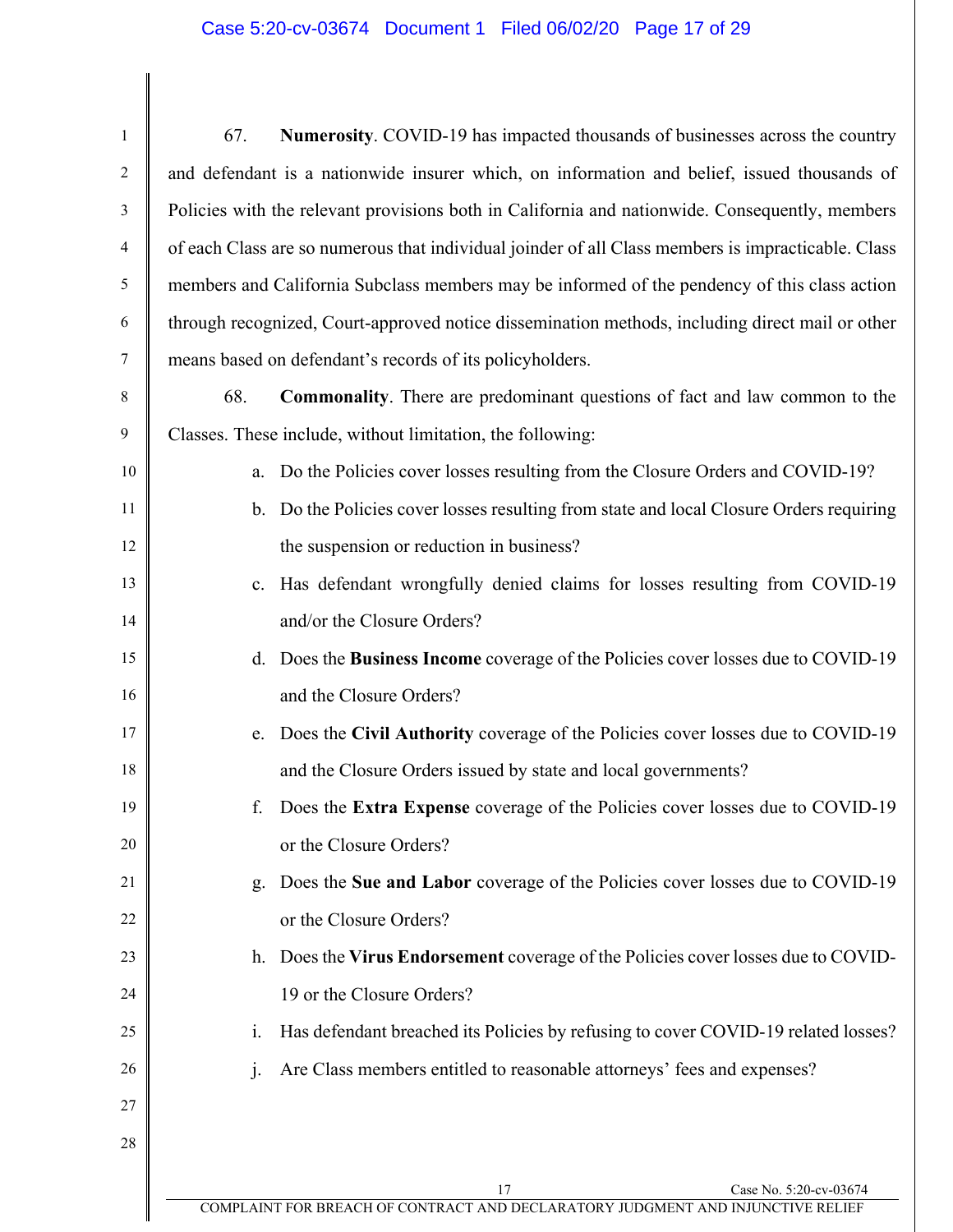#### Case 5:20-cv-03674 Document 1 Filed 06/02/20 Page 18 of 29

1

2

3

4

5

6

7

8

9

69. **Predominance.** The common questions predominate over any individual issues in the action. Thousands of business are impacted by defendant's denial of coverage for COVID-19 losses and their claims arise from a common factual predicate, which is the nationwide shutdown and suspension of activities due to the virus and Closure Orders. On information and belief, defendant has denied these COVID-19 claims in form letters that give substantially the same, classwide reasons for the denial of coverage. The Policies are written on form contracts that are common to the Classes, and the breach will be common to the Classes.

10 11 70. **Typicality.** Plaintiff's claims are typical of those of the Classes because plaintiff and other Class members have the same or similar policy provisions, their losses stem from COVID-19 and the Closure orders, they are similarly situated with respect to defendant's reasons for denial of coverage, and their claims arise from the same legal theories.

12 13 14 15 16 17 71. **Superiority**. A class action is the superior method for the fair and efficient adjudication of this controversy. Defendant has acted on grounds applicable to the Classes and California Subclass. Individualized litigation would create a risk of inconsistent and varying adjudications, would establish incompatible standards of conduct for defendant, and substantially impairs or impedes the ability of Class members to protect their interests, given that individual claims may too expensive to litigate.

18 19 20 21 72. **Declaratory Relief – Rule 23(b)(2)**. Defendant has acted or refused to act on grounds applicable to the Classes and California Subclass, making injunctive and declaratory relief as described below appropriate. Specifically, defendant has denied COVID-19 claims on similar grounds, under similar Policies, and in similar factual circumstances.

22 23 24 25 26 73. **Adequacy**. Plaintiff is an adequate representative of the Classes and California Subclass because it is a member of the Classes and its interests do not conflict with the interests of those it seeks to represent. Plaintiff's counsel, who have extensive experience prosecuting complex class litigation, along with plaintiff will fairly and adequately protect the interests of the Classes.

27 28 74. **Issue Class and Modification of Class Definitions and Creation of Subclasses**. In the alternative, plaintiff reserves the right to seek certification of one or more common issues

COMPLAINT FOR BREACH OF CONTRACT AND DECLARATORY JUDGMENT AND INJUNCTIVE RELIEF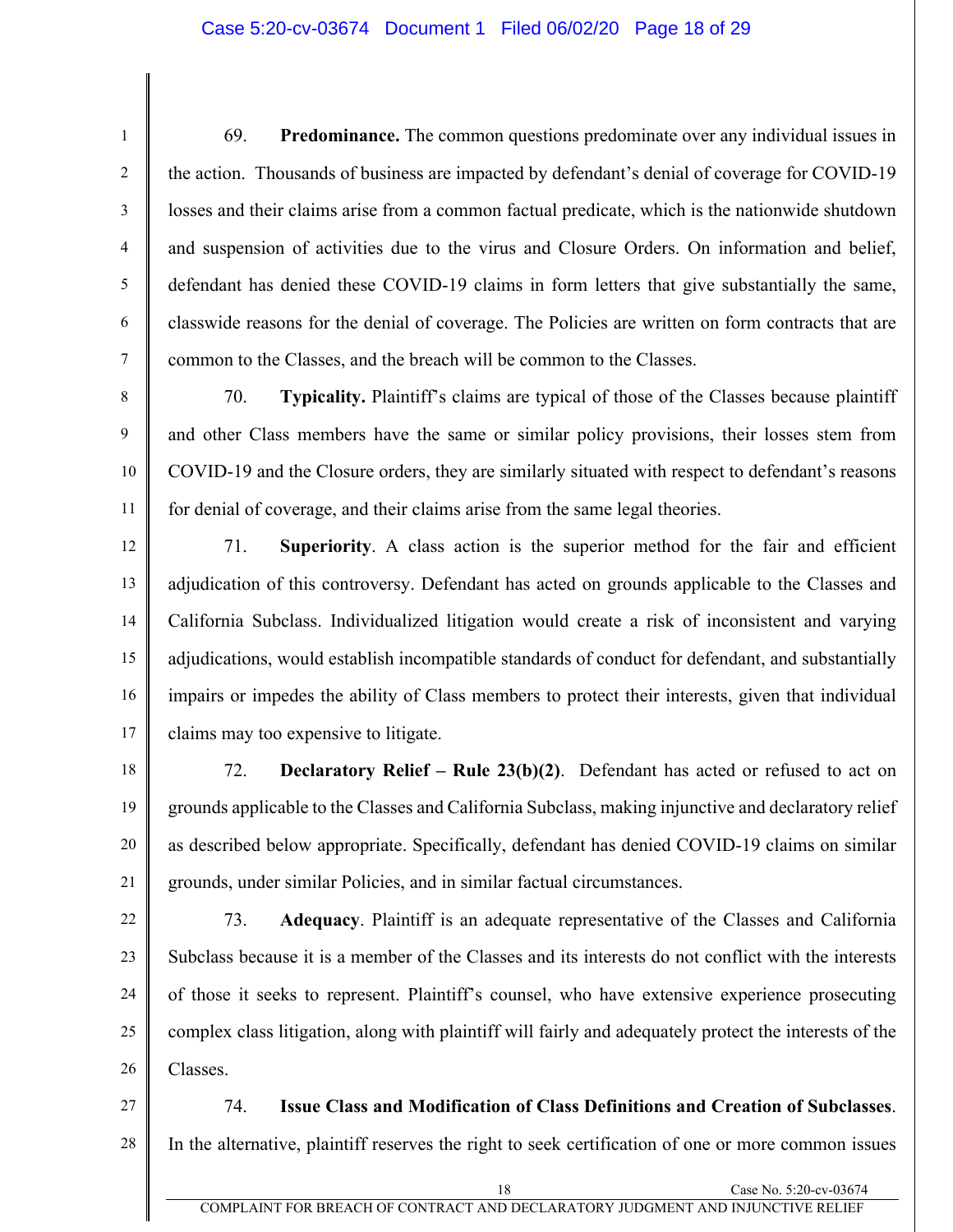| $\mathbf{1}$ | pursuant to Rule $23(c)(4)$ , and to modify the class definition, including by seeking certification of                                     |  |  |
|--------------|---------------------------------------------------------------------------------------------------------------------------------------------|--|--|
| 2            | subclasses for policyholders with each of the following Policy provisions: Business Income, Civil                                           |  |  |
| 3            | Authority, Extra Expense, Sue and Labor, and Virus Endorsement, or other subclasses as may                                                  |  |  |
| 4            | be appropriate or necessary.                                                                                                                |  |  |
| 5            | <b>FIRST CLAIM FOR RELIEF</b>                                                                                                               |  |  |
| 6            | <b>BREACH OF CONTRACT - BUSINESS INCOME</b>                                                                                                 |  |  |
| 7            | (On behalf of Nationwide Breach of Contract Class and California Subclass)                                                                  |  |  |
| 8            | 75.<br>The preceding paragraphs are incorporated by reference as if fully alleged herein.                                                   |  |  |
| 9            | 76.<br>Plaintiff and the Class purchased property coverage policies from defendant.                                                         |  |  |
| 10           | 77.<br>Plaintiff and the Class substantially performed their obligations under the Policies                                                 |  |  |
| 11           | including giving defendant notice of the claim. Alternatively, defendant has waived any                                                     |  |  |
| 12           | conditions, terms or defenses to coverage.                                                                                                  |  |  |
| 13           | The Policies are enforceable contracts between the defendant and plaintiff and<br>78.                                                       |  |  |
| 14           | Class members.                                                                                                                              |  |  |
| 15           | 79.<br>Plaintiff and the Class have sustained a loss under the Business Income coverage                                                     |  |  |
| 16           | in the Policies due to the COVID-19 virus and Closure Orders.                                                                               |  |  |
| 17           | 80.<br>Defendant has wrongfully refused to pay the claim for Business Income, and                                                           |  |  |
| 18           | instead has requested information not necessary to determine coverage.                                                                      |  |  |
| 19           | Defendant has denied claims for Business Income related to COVID-19 on a<br>81.                                                             |  |  |
| 20           | uniform and classwide basis, in breach of the Policies.                                                                                     |  |  |
| 21           | As a direct and proximate result of defendant's breaches, plaintiff and the members<br>82.                                                  |  |  |
| 22           | of the Class have sustained damages in an amount to be determined at trial.                                                                 |  |  |
| 23           | <b>SECOND CLAIM FOR RELIEF</b>                                                                                                              |  |  |
| 24           | <b>DECLARATORY AND INJUNCTIVE RELIEF - BUSINESS INCOME</b>                                                                                  |  |  |
| 25           | (On behalf of Nationwide Declaratory Judgment<br>and Injunctive Relief Class and California Subclass)                                       |  |  |
| 26           | The preceding paragraphs are incorporated by reference as if fully alleged herein.<br>83.                                                   |  |  |
| 27           | The Declaratory Judgment Act, 28 U.S.C. §§ 2201 and 2202, allows this Court to<br>84.                                                       |  |  |
| 28           | declare the rights and other legal relations of the parties to this dispute.                                                                |  |  |
|              | $$\sf 19$$ Case No. 5:20-cv-03674 COMPLAINT FOR BREACH OF CONTRACT AND DECLARATORY JUDGMENT AND INJUNCTIVE RELIEF<br>Case No. 5:20-cv-03674 |  |  |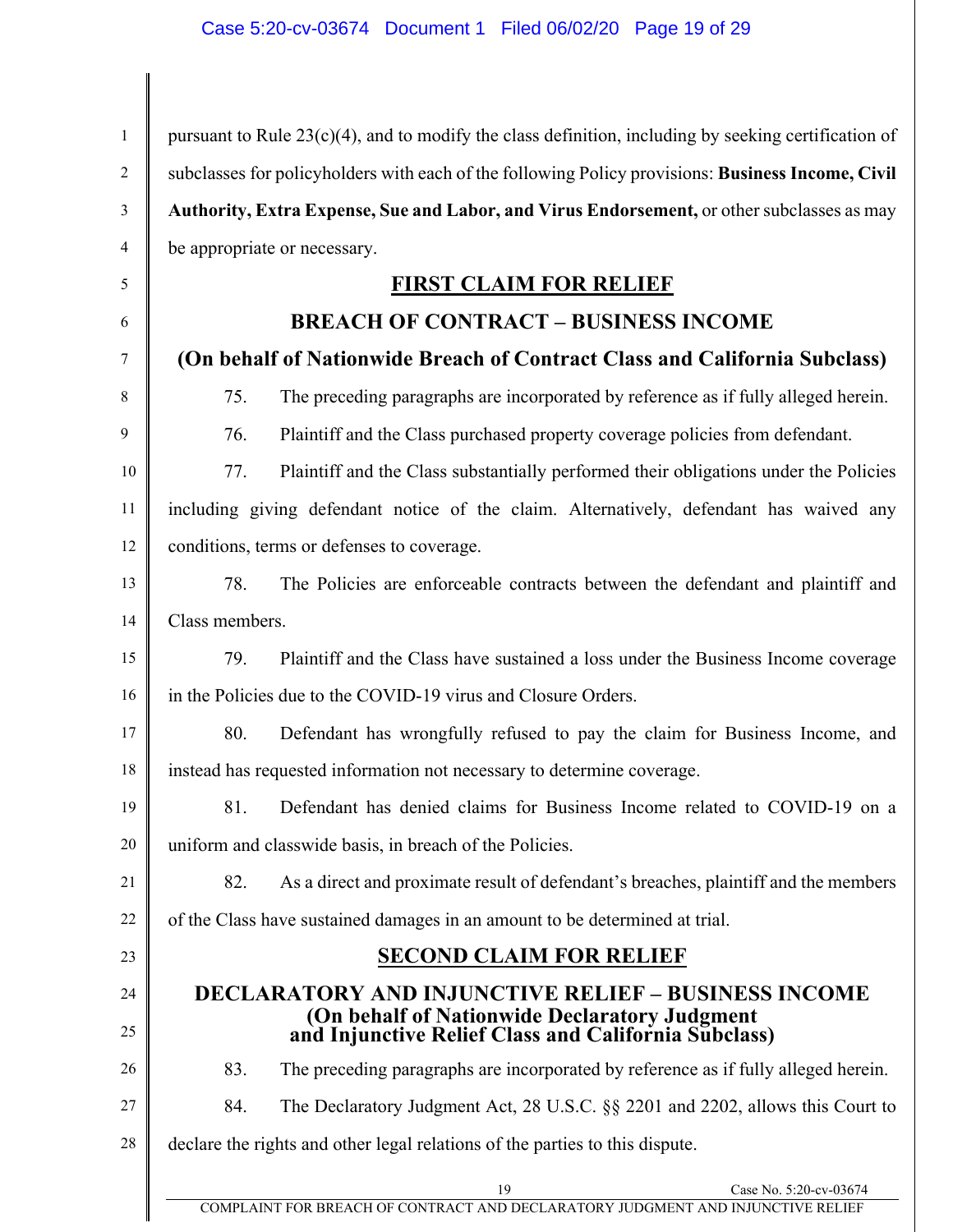#### Case 5:20-cv-03674 Document 1 Filed 06/02/20 Page 20 of 29

1 2 3 4 5 6 7 85. An actual controversy has arisen and now exists between plaintiff and the Class, on the one hand, and defendant, on the other hand, concerning the respective rights and duties of the parties under the Policies. On or about March 30, 2020, plaintiff requested coverage for COVID-19-related losses through its agent. Defendant responded with a letter denying coverage and seeking information that is not reasonably necessary to evaluate plaintiff's claim. Defendant is in breach of its obligations by refusing to provide coverage despite having sufficient information to evaluate and pay the claim.

8 9 10 11 86. Moreover, upon information and belief, defendant has denied its insureds' claims related to Closure Orders and COVID-19 on a uniform and classwide basis, without individual bases or investigations, such that the Court can render declaratory judgment irrespective of whether members of the Class have filed a claim for coverage.

12 13 14 15 87. Plaintiff seeks a declaration of the parties' respective rights and duties under the Policies and requests the Court declare the conduct of defendant alleged above to be unlawful and in material breach of the Policies so that future controversies may be avoided. Specially, plaintiff seeks a declaration that:

> a. The losses incurred in connection with COVID-19 and the Closure Orders are insured losses under plaintiff's and class members' Policies; and

b. Sentinel is obligated to pay policyowners the full amount of the Business Income losses incurred and to be incurred in connection with COVID-19 and the Closure Orders during the period of restoration and the necessary suspension of their business operations.

22 23 88. Plaintiff further seeks an injunction enjoining defendant (1) from continuing to engage in breaching its coverage obligations under the Business Income Coverage Extension; and

24 (2) ordering defendant to comply with the terms of the Policies regarding to coverage decisions.

### **THIRD CLAIM FOR RELIEF**

# **DECLARATORY AND INJUNCTIVE RELIEF – CIVIL AUTHORITY (On behalf of Nationwide Declaratory Judgment and Injunctive Relief Class and California Subclass)**

28

25

26

27

16

17

18

19

20

21

89. The preceding paragraphs are incorporated by reference as if fully alleged herein.

20 Case No. 5:20-cv-03674

COMPLAINT FOR BREACH OF CONTRACT AND DECLARATORY JUDGMENT AND INJUNCTIVE RELIEF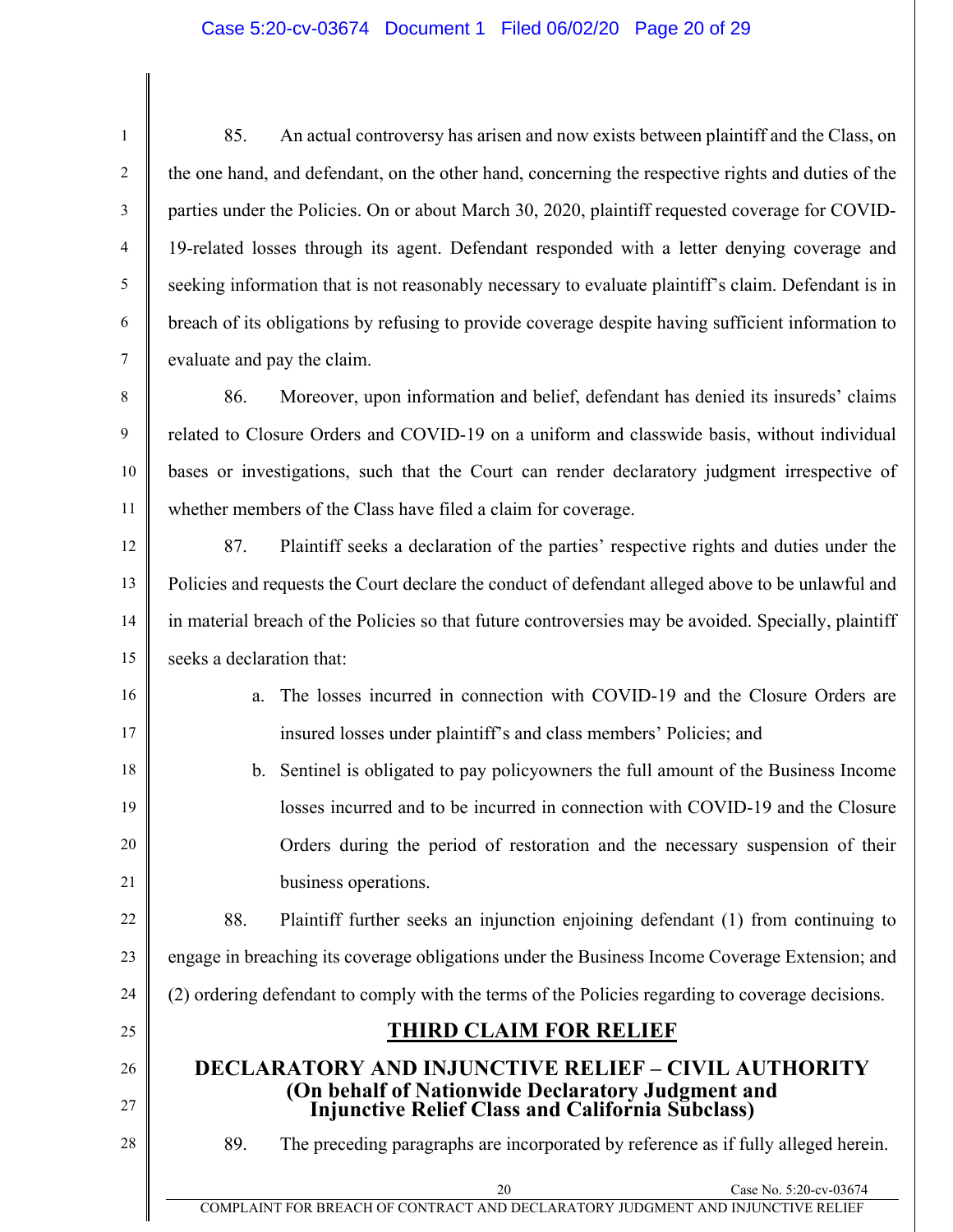1 2

90. The Declaratory Judgment Act, 28 U.S.C. §§ 2201 and 2202, allows this Court to declare the rights and other legal relations of the parties to this dispute.

3

4

5

6

7

8

9

91. An actual controversy has arisen and now exists between plaintiff and the Class, on the one hand, and defendant, on the other hand, concerning the respective rights and duties of the parties under the Policies. On or about March 30, 2020, plaintiff requested coverage for COVID-19-related losses through its agent. Defendant responded with a letter wrongfully denying coverage and seeking information that is not reasonably necessary to evaluate plaintiff's claim. Defendant is in breach of its obligations under the Policy by refusing to provide coverage despite having sufficient information to evaluate and pay plaintiff's claims.

10 11 12 13 92. Moreover, upon information and belief, defendant has denied claims related to Closure Orders and COVID-19 on a uniform and classwide basis, without individual bases or investigations, such that the Court can render declaratory judgment irrespective of whether members of the Class have filed a claim for coverage.

14 15 16 17 93. Plaintiff therefore seeks a declaration of the parties' respective rights and duties under the Policies and requests the Court declare the conduct of defendant alleged above to be unlawful and in material breach of the Policies so that future controversies may be avoided. Specially, plaintiff seeks a declaration that:

18

19

20

21

22

- a. The losses incurred in connection with COVID-19 and the Closure Orders are insured losses under plaintiff's and class members' Policies; and
- b. Sentinel is obligated to pay policyowners the full amount of the Civil Authority losses incurred and to be incurred in connection with the Closure Orders during the period of restoration and the necessary suspension of their businesses.

23 24 25 94. Plaintiff further seeks an injunction enjoining defendant (1) from continuing to engage in breaching its coverage obligations under the Civil Authority Coverage Extension; and (2) ordering defendant to comply with the terms of the Policies regarding to coverage decisions.

- 26
- 27

28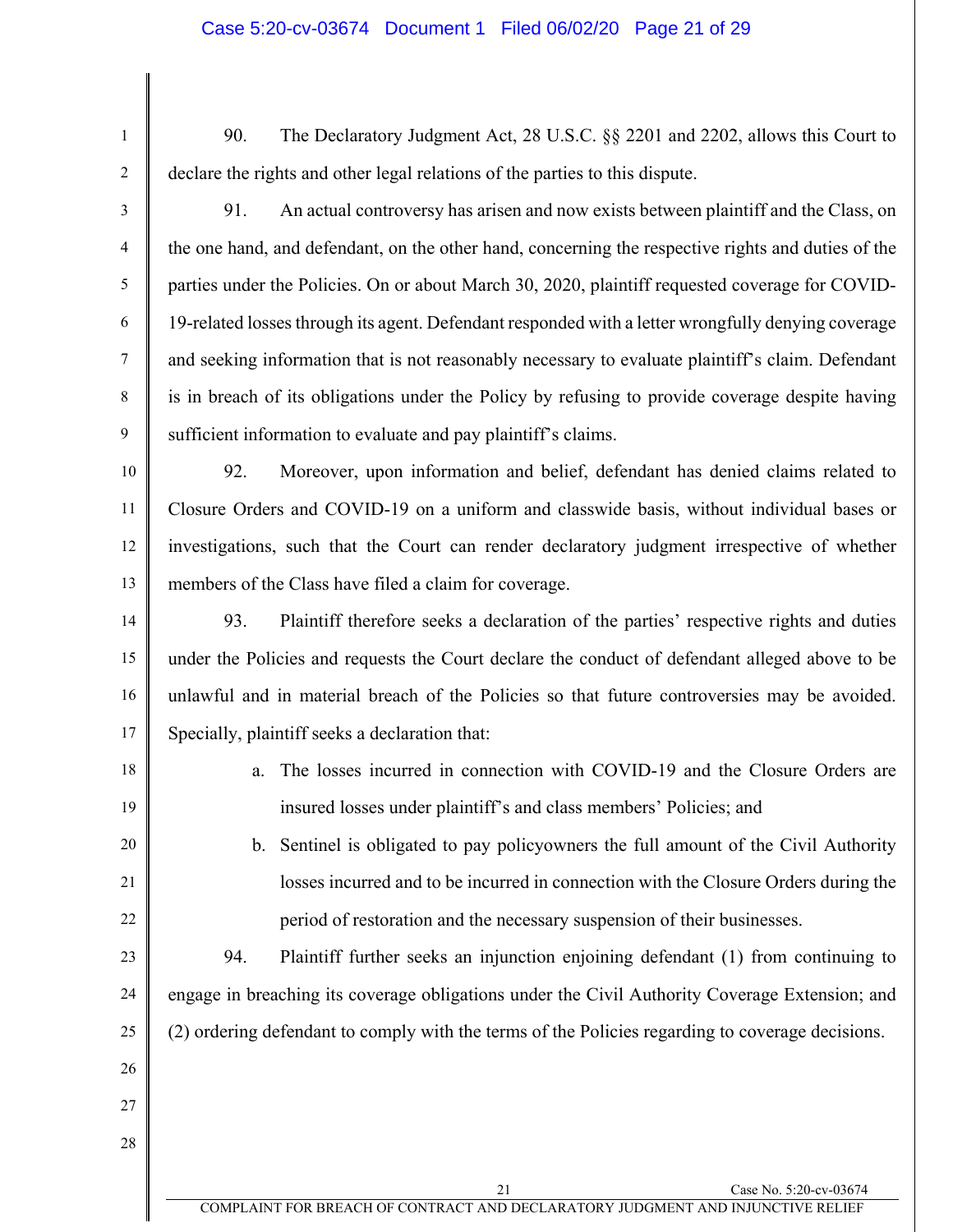| $\mathbf{1}$   | <b>FOURTH CLAIM FOR RELIEF</b>                                                                                                |  |  |
|----------------|-------------------------------------------------------------------------------------------------------------------------------|--|--|
| $\overline{2}$ | <b>BREACH OF CONTRACT - CIVIL AUTHORITY</b>                                                                                   |  |  |
| 3              | (On behalf of Nationwide Breach of Contract Class and California Subclass)                                                    |  |  |
| 4              | 95.<br>The preceding paragraphs are incorporated by reference as if fully alleged herein.                                     |  |  |
| 5              | Plaintiff and the Class purchased property coverage policies from defendant.<br>96.                                           |  |  |
| 6              | 97.<br>Plaintiff and the Class substantially performed their obligations under the Policies                                   |  |  |
| 7              | including giving defendant notice of the claim. Alternatively, defendant has waived any                                       |  |  |
| 8              | conditions, terms or defenses to coverage.                                                                                    |  |  |
| 9              | 98.<br>The Policies are enforceable contracts between the defendant and plaintiff and                                         |  |  |
| 10             | Class members.                                                                                                                |  |  |
| 11             | 99.<br>Plaintiff and the Class have sustained a loss under the Civil Authority Coverage in                                    |  |  |
| 12             | the Policies due to the COVID-19 virus and Closure Orders.                                                                    |  |  |
| 13             | 100.<br>Defendant has refused to pay the claim for Civil Authority coverage, and instead                                      |  |  |
| 14             | has requested information not necessary to determine coverage.                                                                |  |  |
| 15             | Defendant has denied claims for Civil Authority related to COVID-19 on a uniform<br>101.                                      |  |  |
| 16             | and classwide basis, in breach of the Policies.                                                                               |  |  |
| 17             | As a direct and proximate result of defendant's breaches, plaintiff and the Class<br>102.                                     |  |  |
| 18             | have sustained damages in an amount to be determined at trial.                                                                |  |  |
| 19<br>20       | <b>FIFTH CLAIM FOR RELIEF</b><br><b>DECLARATORY JUDGMENT AND INJUNCTIVE RELIEF -</b>                                          |  |  |
| 21             | <b>EXTRA EXPENSE</b><br>(On behalf of Nationwide Declaratory Judgment and<br>Injunctive Relief Class and California Subclass) |  |  |
| 22             | The preceding paragraphs are incorporated by reference as if fully alleged herein.<br>103.                                    |  |  |
| 23             | The Declaratory Judgment Act, 28 U.S.C. §§ 2201 and 2202, allows this Court to<br>104.                                        |  |  |
| 24             | declare the rights and other legal relations of the parties to this dispute.                                                  |  |  |
| 25             | An actual controversy has arisen and now exists between plaintiff and the Class, on<br>105.                                   |  |  |
| 26             | the one hand, and defendant, on the other hand, concerning the respective rights and duties of the                            |  |  |
| 27             | parties under the Policies. On or about March 30, 2020, plaintiff requested coverage for COVID-                               |  |  |
| 28             | 19-related losses through its agent. Defendant responded with a letter denying coverage and                                   |  |  |
|                | Case No. 5:20-cv-03674<br>22<br>COMPLAINT FOR BREACH OF CONTRACT AND DECLARATORY JUDGMENT AND INJUNCTIVE RELIEF               |  |  |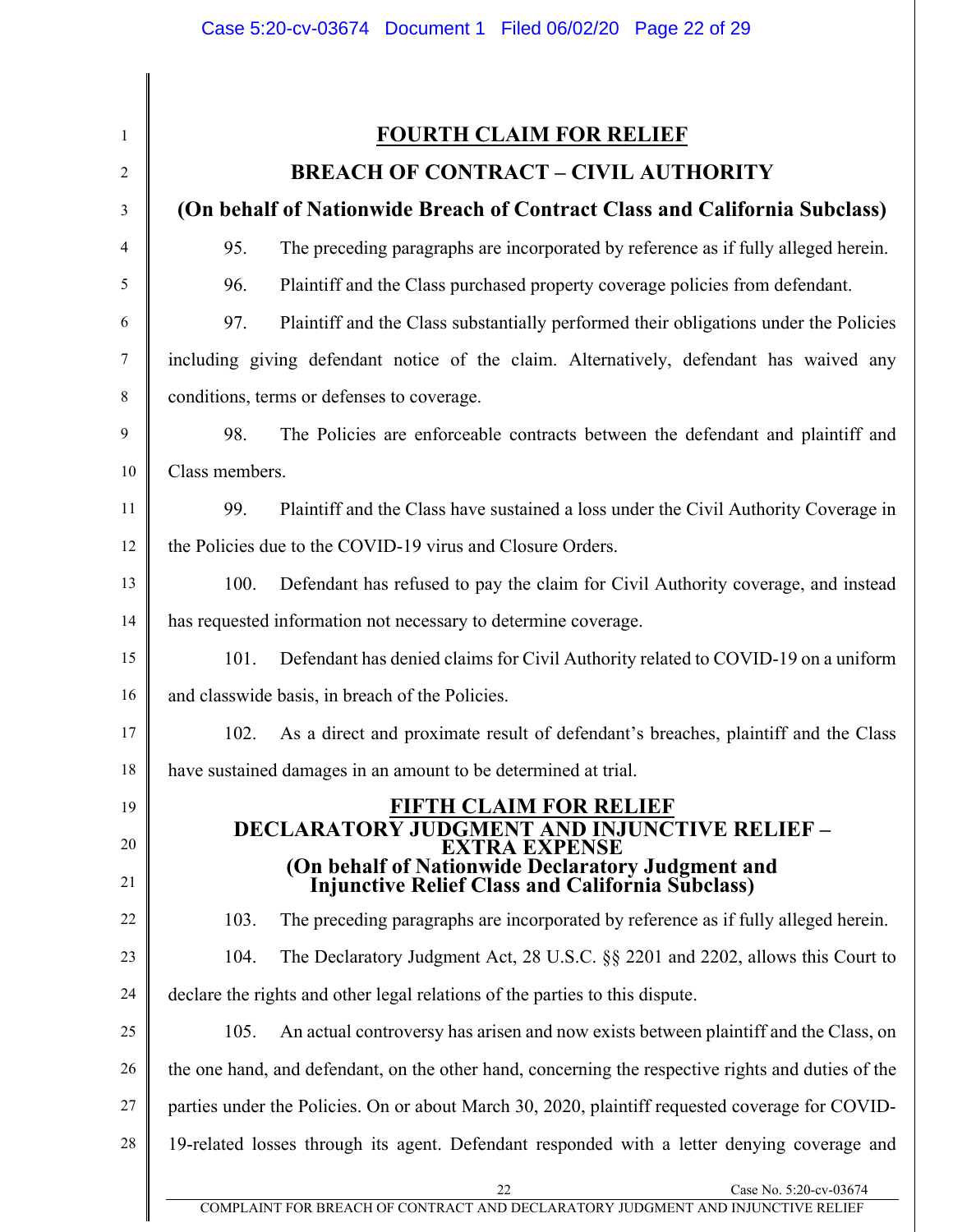#### Case 5:20-cv-03674 Document 1 Filed 06/02/20 Page 23 of 29

seeking information that is not reasonably necessary to evaluate its claim. Defendant is in breach of its obligations by refusing to provide coverage despite having sufficient information to evaluate and pay the claim.

4 5 6 7 106. Moreover, upon information and belief, defendant has denied claims related to Closure Orders and COVID-19 on a uniform and classwide basis, without individual bases or investigations, such that the Court can render declaratory judgment irrespective of whether members of the Class have filed a claim for coverage.

8 9 10 11 107. Plaintiff therefore seeks a declaration of the parties' respective rights and duties under the Policies and requests the Court declare the conduct of defendant alleged above to be in breach of the Policies so that future controversies may be avoided. Specially, plaintiff seeks a declaration that:

12

13

14

15

16

17

21

22

23

1

2

3

a. The losses incurred in connection with COVID-19 and the Closure Orders are insured losses under plaintiff's and class members' Policies; and

b. Sentinel is obligated to pay policyowners the full amount of the Extra Expense losses incurred and to be incurred in connection with COVID-19 and the Closure Orders during the period of restoration and the necessary suspension of their businesses.

18 19 20 108. Plaintiff further seeks an injunction enjoining defendant (1) from continuing to engage in breaching its coverage obligations under the Extra Expense Coverage Extension; and (2) ordering defendant to comply with the terms of the Policies regarding to coverage decisions.

### **SIXTH CLAIM FOR RELIEF**

### **BREACH OF CONTRACT – EXTRA EXPENSE**

## **(On behalf of Nationwide Breach of Contract Class and California Subclass)**

24 25 109. The preceding paragraphs are incorporated by reference as if fully alleged herein.

110. Plaintiff and the Class purchased property coverage policies from defendant.

26 27 28 111. Plaintiff and the Class substantially performed their obligations under the Policies including giving defendant notice of the claim. Alternatively, defendant has waived any conditions, terms or defenses to coverage.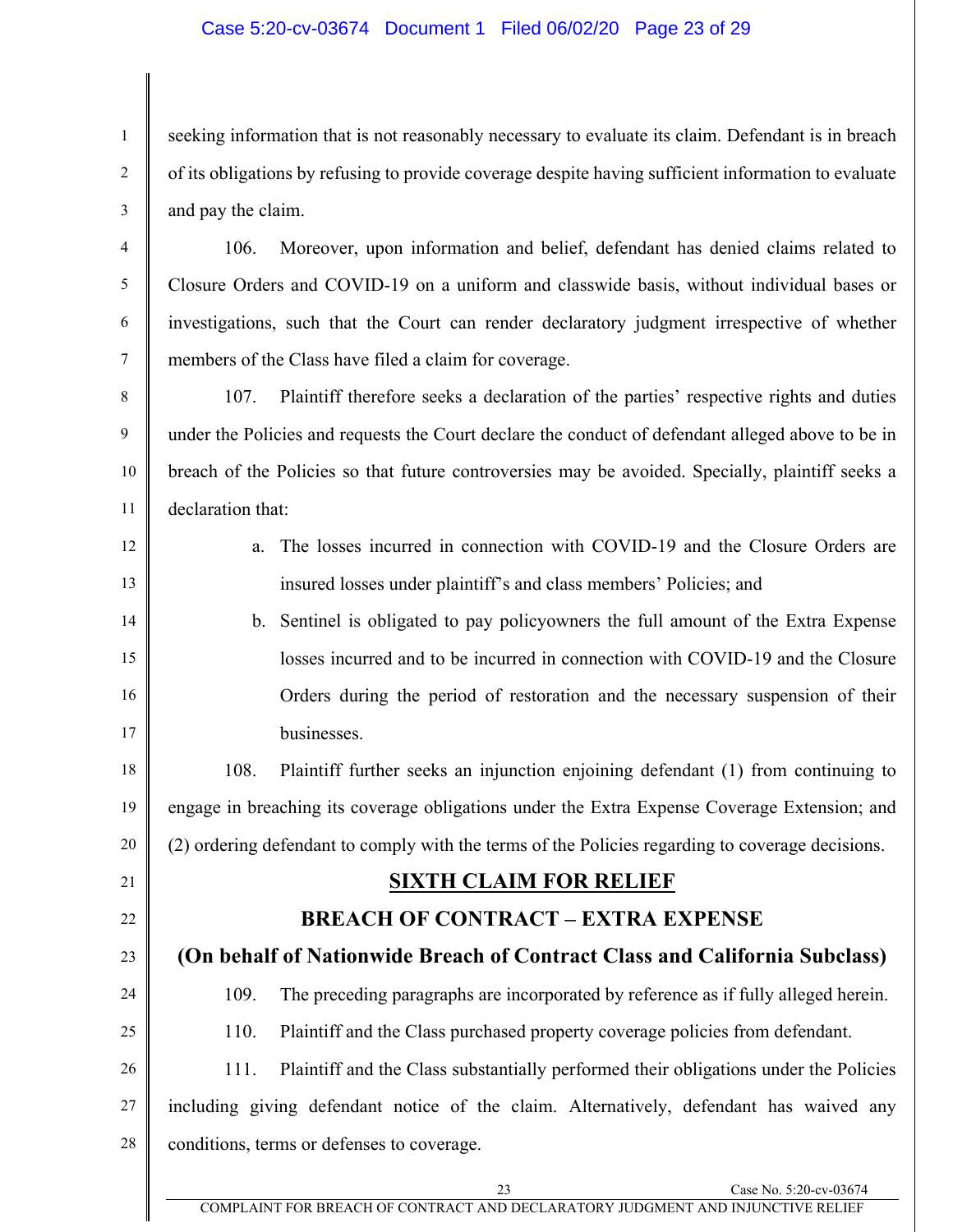### Case 5:20-cv-03674 Document 1 Filed 06/02/20 Page 24 of 29

| $\mathbf{1}$ | The Policies are enforceable contracts between the defendant and plaintiff and<br>112.               |  |  |
|--------------|------------------------------------------------------------------------------------------------------|--|--|
| 2            | Class members.                                                                                       |  |  |
| 3            | Plaintiff and the Class have sustained a loss under the Extra Expense Coverage in<br>113.            |  |  |
| 4            | the Policies due to the COVID-19 virus and Closure Orders.                                           |  |  |
| 5            | Defendant has refused to pay the claim for Extra Expense, and instead has requested<br>114.          |  |  |
| 6            | information not necessary to determine coverage.                                                     |  |  |
| 7            | Defendant has denied claims for Extra Expense related to COVID-19 on a uniform<br>115.               |  |  |
| 8            | and classwide basis, in breach of the Policies.                                                      |  |  |
| 9            | As a direct and proximate result of defendant's breaches, plaintiff and the Class<br>116.            |  |  |
| 10           | have sustained damages in an amount to be determined at trial.                                       |  |  |
| 11           | <b>SEVENTH CLAIM FOR RELIEF</b>                                                                      |  |  |
| 12           | <b>DECLARATORY JUDGMENT AND INJUNCTIVE RELIEF -</b><br><b>SUE AND LABOR</b>                          |  |  |
| 13           | (On behalf of Nationwide Declaratory Judgment and<br>Injunctive Class and California Subclass)       |  |  |
| 14           | The preceding paragraphs are incorporated by reference as if fully alleged herein.<br>117.           |  |  |
| 15           | 118.<br>The Declaratory Judgment Act, 28 U.S.C. §§ 2201 and 2202, allows this Court to               |  |  |
| 16           | declare the rights and other legal relations of the parties to this dispute.                         |  |  |
| 17           | An actual controversy has arisen and now exists between plaintiff and the Class, on<br>119.          |  |  |
| 18           | the one hand, and defendant, on the other hand, concerning the respective rights and duties of the   |  |  |
| 19           | parties under the Policies. On or about March 30, 2020, plaintiff requested coverage for COVID-      |  |  |
| 20           | 19-related losses through its agent. Defendant responded with a letter denying coverage and          |  |  |
| 21           | seeking information that is not reasonably necessary to evaluate its claim. Defendant is in breach   |  |  |
| 22           | of its obligations by refusing to provide coverage despite having sufficient information to evaluate |  |  |
| 23           | and pay the claim.                                                                                   |  |  |
| 24           | Moreover, upon information and belief, defendant has denied claims related to<br>120.                |  |  |
| 25           | Closure Orders and COVID-19 on a uniform and classwide basis, without individual bases or            |  |  |
| 26           | investigations, such that the Court can render declaratory judgment irrespective of whether          |  |  |
| 27           | members of the Class have filed a claim for coverage.                                                |  |  |
| 28           |                                                                                                      |  |  |
|              |                                                                                                      |  |  |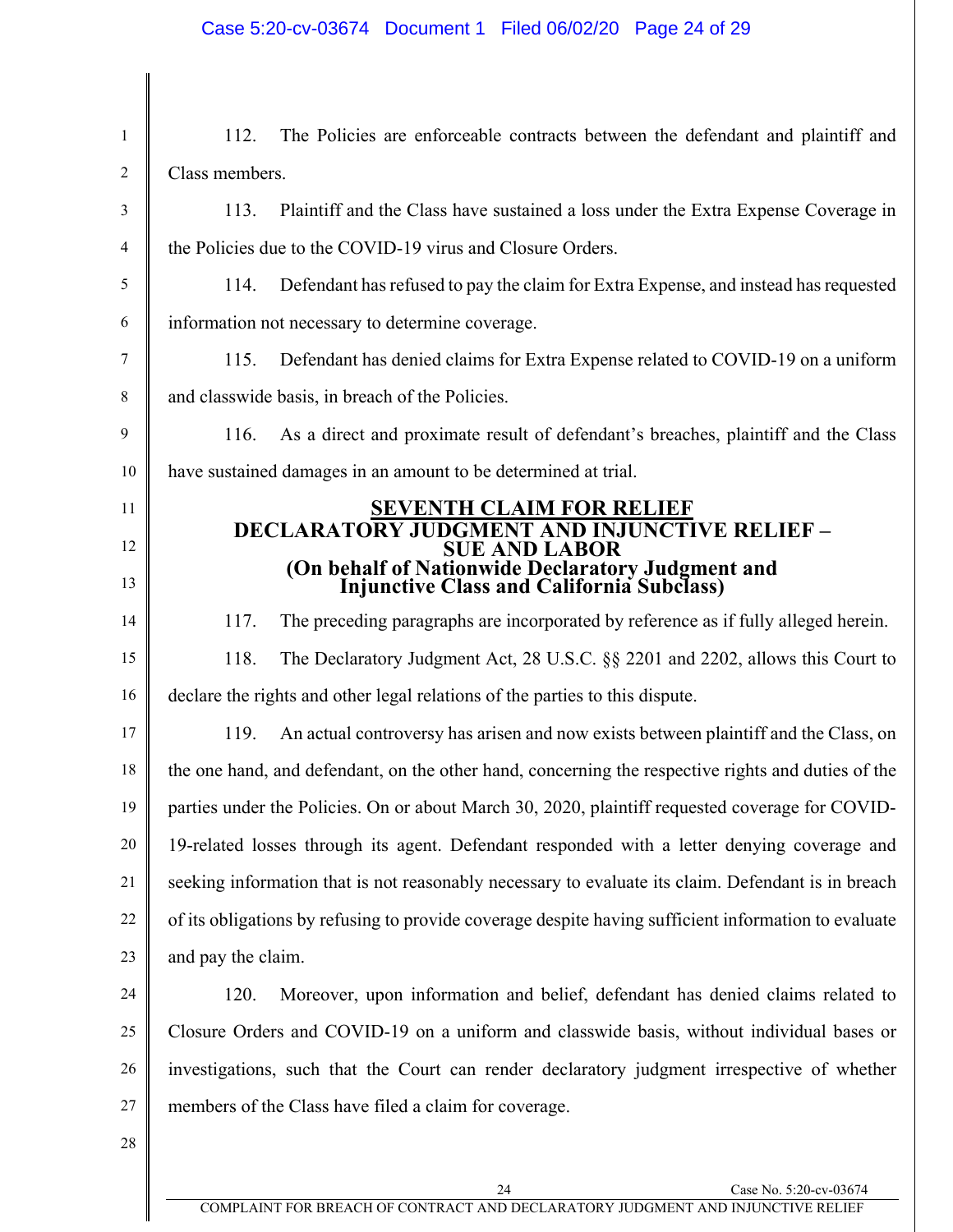## Case 5:20-cv-03674 Document 1 Filed 06/02/20 Page 25 of 29

 $\overline{\phantom{a}}$  $\parallel$ 

 $\parallel$ 

| $\,1$          | 121.                                                                                         | Plaintiff therefore seeks a declaration of the parties' respective rights and duties             |                        |
|----------------|----------------------------------------------------------------------------------------------|--------------------------------------------------------------------------------------------------|------------------------|
| $\mathbf{2}$   | under the Policies and requests the Court declare the aforementioned conduct of defendant    |                                                                                                  |                        |
| 3              | unlawful and in material breach of the Policies so that future controversies may be avoided. |                                                                                                  |                        |
| $\overline{4}$ |                                                                                              | Specially, plaintiff seeks a declaration that:                                                   |                        |
| 5              | a.                                                                                           | The losses incurred in connection with COVID-19 and the Closure Orders are                       |                        |
| 6              |                                                                                              | insured losses under plaintiff's and class members' policies; and                                |                        |
| 7              |                                                                                              | b. Sentinel is obligated to pay policyowners for the full amount of the Sue and Labor            |                        |
| 8              |                                                                                              | losses incurred and to be incurred in connection with the Closure Orders during the              |                        |
| 9              |                                                                                              | period of restoration and the necessary suspension of their businesses.                          |                        |
| 10             | 122.                                                                                         | Plaintiff further seeks an injunction enjoining defendant (1) from continuing to                 |                        |
| 11             |                                                                                              | engage in breaching its coverage obligations under the Sue and Labor Coverage Extension; and     |                        |
| 12             |                                                                                              | (2) ordering defendant to comply with the terms of the Policies regarding to coverage decisions. |                        |
| 13             |                                                                                              | <b>EIGHTH CLAIM FOR RELIEF</b>                                                                   |                        |
| 14             |                                                                                              | <b>BREACH OF CONTRACT - SUE AND LABOR</b>                                                        |                        |
| 15             |                                                                                              | (On behalf of Nationwide Breach Class and California Subclass)                                   |                        |
| 16             | 123.                                                                                         | The preceding paragraphs are incorporated by reference as if fully alleged herein.               |                        |
| 17             | 124.                                                                                         | Plaintiff and the Class purchased property coverage policies from defendant.                     |                        |
| 18             | 125.                                                                                         | Plaintiff and the Class substantially performed their obligations under the Policies             |                        |
| 19             | including giving defendant notice of the claim. Alternatively, defendant has waived any      |                                                                                                  |                        |
| 20             | conditions, terms or defenses to coverage.                                                   |                                                                                                  |                        |
| 21             | 126.                                                                                         | The Policies are enforceable contracts between the defendant and plaintiff and                   |                        |
| 22             | Class members.                                                                               |                                                                                                  |                        |
| 23             | 127.                                                                                         | Plaintiff and the Class have sustained a loss under the Sue and Labor Coverage in                |                        |
| 24             | the Policies due to the COVID-19 virus and associated state and local Closure Orders.        |                                                                                                  |                        |
| 25             | 128.                                                                                         | Defendant has refused to pay the claim for Sue and Labor, and instead has requested              |                        |
| 26             |                                                                                              | information not necessary to determine coverage.                                                 |                        |
| 27             | 129.                                                                                         | Defendant has denied claims for Sue and Labor related to COVID-19 on a uniform                   |                        |
| 28             | and classwide basis, in breach of the policies.                                              |                                                                                                  |                        |
|                |                                                                                              | 25                                                                                               | Case No. 5:20-cv-03674 |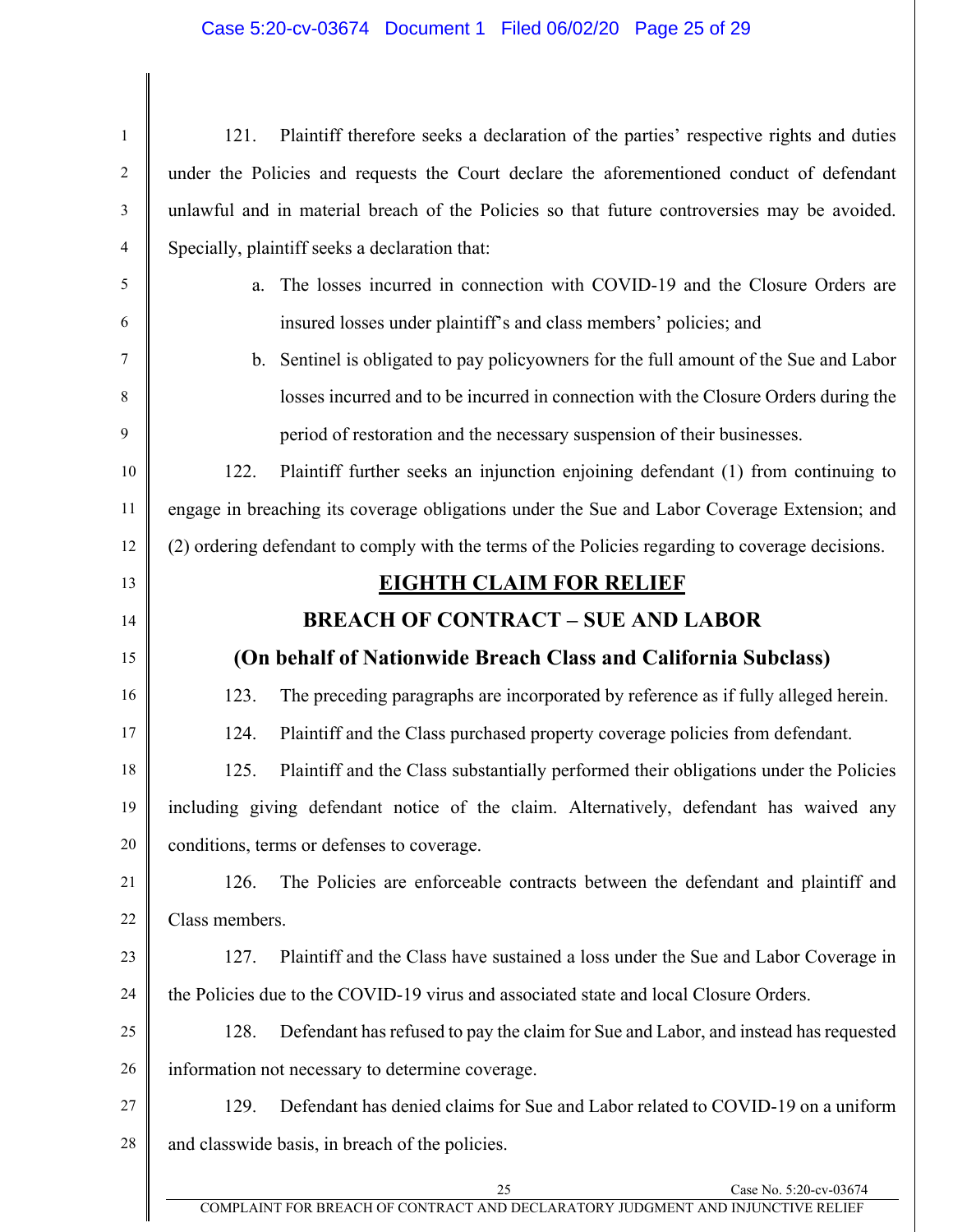26 Case No. 5:20-cv-03674 1 2 3 4 5 6 7 8 9 10 11 12 13 14 15 16 17 18 19 20 21 22 23 24 25 26 27 28 130. As a direct and proximate result of defendant's breaches, plaintiff and the Class have sustained damages in an amount to be determined at trial. **NINTH CLAIM FOR RELIEF DECLARATORY JUDGMENT AND INJUNCTIVE RELIEF – VIRUS ENDORSEMENT (On behalf of Nationwide Declaratory Judgment and Injunctive Class and California Subclass)**  131. The preceding paragraphs are incorporated by reference as if fully alleged herein, and this claim is pled in the alternative. 132. The Declaratory Judgment Act, 28 U.S.C. §§ 2201 and 2202, allows this Court to declare the rights and other legal relations of the parties to this dispute. 133. An actual controversy has arisen and now exists between plaintiff and the Class, on the one hand, and defendant, on the other hand, concerning the respective rights and duties of the parties under the Policies. On or about March 30, 2020, plaintiff requested coverage for COVID-19-related losses through its agent. Defendant responded with a letter wrongfully denying coverage and seeking information that is not reasonably necessary to evaluate its claim. Defendant is in breach of its obligations by refusing to provide coverage despite having sufficient information to evaluate and pay the claim. 134. Moreover, upon information and belief, defendant has denied claims related to Closure Orders and COVID-19 on a uniform and classwide basis, without individual bases or investigations, such that the Court can render declaratory judgment irrespective of whether members of the Class have filed a claim for coverage. 135. Plaintiff therefore seeks a declaration of the parties' respective rights and duties under the Policies and requests the Court declare the aforementioned conduct of defendant unlawful and in material breach of the Policies so that future controversies may be avoided. Specially, plaintiff seeks a declaration that: a. The losses incurred in connection with COVID-19 and the Closure Orders are insured losses under plaintiff's and class members' Policies; and b. Sentinel is obligated to pay policyowners for the full amount of the Virus Endorsement losses incurred and to be incurred in connection with the Closure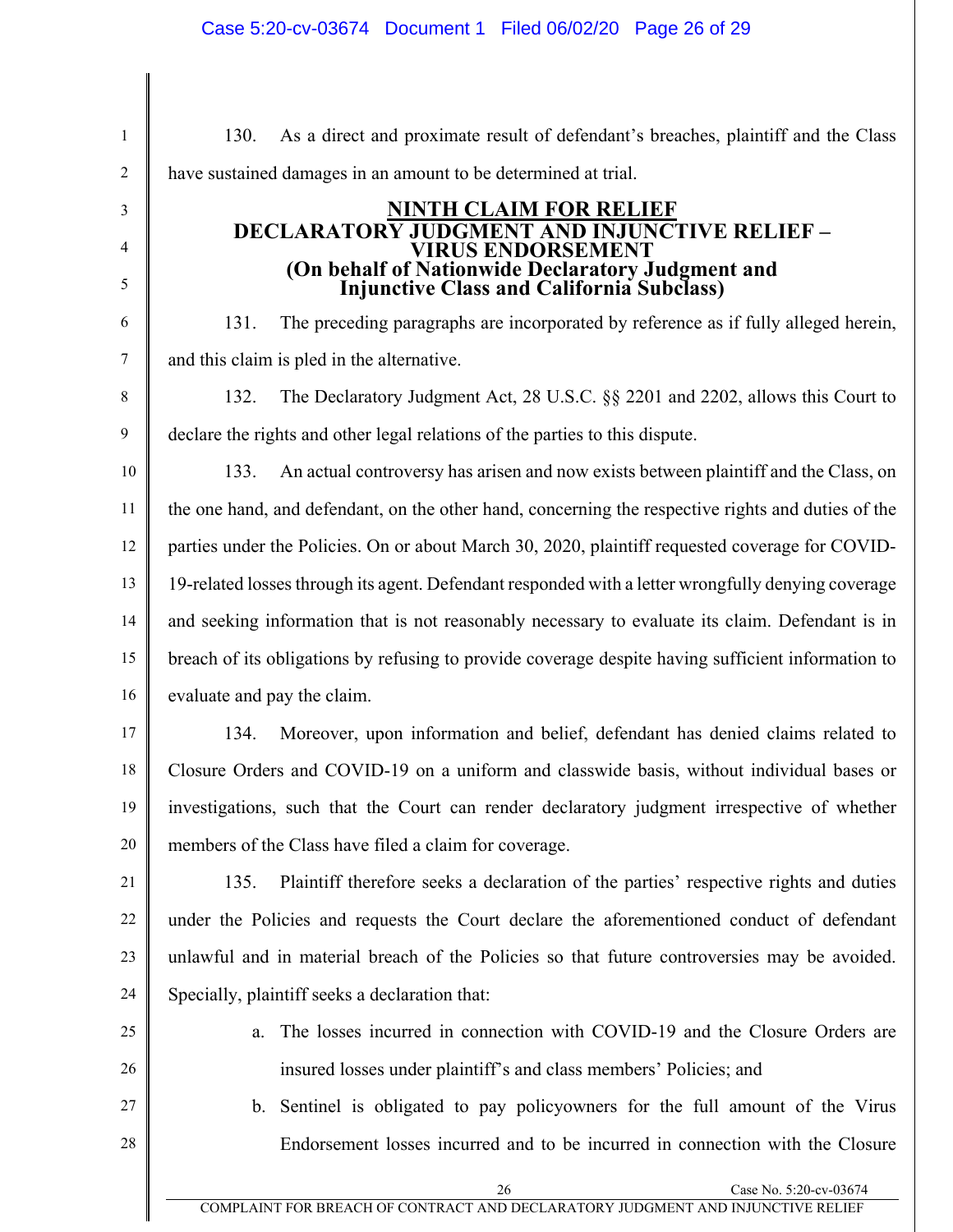| $\mathbf{1}$ | Orders during the period of restoration and the necessary suspension of their                |  |  |
|--------------|----------------------------------------------------------------------------------------------|--|--|
| 2            | businesses.                                                                                  |  |  |
| 3            | Plaintiff further seeks an injunction enjoining defendant (1) from continuing to<br>136.     |  |  |
| 4            | engage in breaching its coverage obligations under the Virus Endorsement Coverage Extension; |  |  |
| 5            | and (2) ordering defendant to comply with the terms of the Policies regarding to coverage    |  |  |
| 6            | decisions.                                                                                   |  |  |
| 7            | <b>TENTH CLAIM FOR RELIEF</b>                                                                |  |  |
| 8            | <b>BREACH OF CONTRACT - VIRUS ENDORSEMENT</b>                                                |  |  |
| 9            | (On behalf of Nationwide Breach Class and California Subclass)                               |  |  |
| 10           | 137.<br>The preceding paragraphs are incorporated by reference as if fully alleged herein,   |  |  |
| 11           | and this claim is pled in the alternative.                                                   |  |  |
| 12           | 138.<br>Plaintiff and the Class purchased property coverage policies from defendant.         |  |  |
| 13           | 139.<br>Plaintiff and the Class substantially performed their obligations under the Policies |  |  |
| 14           | including giving defendant notice of the claim. Alternatively, defendant has waived any      |  |  |
| 15           | conditions, terms or defenses to coverage.                                                   |  |  |
| 16           | 140.<br>The Policies are enforceable contracts between the defendant and plaintiff and       |  |  |
| 17           | Class members.                                                                               |  |  |
| 18           | 141. Plaintiff and the Class have sustained a loss under the Virus Endorsement Coverage      |  |  |
| 19           | in the Policies due to the COVID-19 virus and Closure Orders.                                |  |  |
| 20           | Defendant has refused to pay the claim for Virus Endorsement, and instead has<br>142.        |  |  |
| 21           | requested information not necessary to determine coverage.                                   |  |  |
| 22           | 143.<br>Defendant has denied claims for Virus Endorsement related to COVID-19 on a           |  |  |
| 23           | uniform and classwide basis, in breach of the Policies.                                      |  |  |
| 24           | As a direct and proximate result of defendant's breaches, plaintiff and the Class<br>144.    |  |  |
| 25           | have sustained damages in an amount to be determined at trial.                               |  |  |
| 26           | <b>PRAYER FOR RELIEF</b>                                                                     |  |  |
| 27           | WHEREFORE, plaintiff, individually and on behalf of all others similarly situated,           |  |  |
| 28           | requests relief and judgment against defendant as follows:                                   |  |  |
|              | Case No. 5:20-cv-03674<br>27                                                                 |  |  |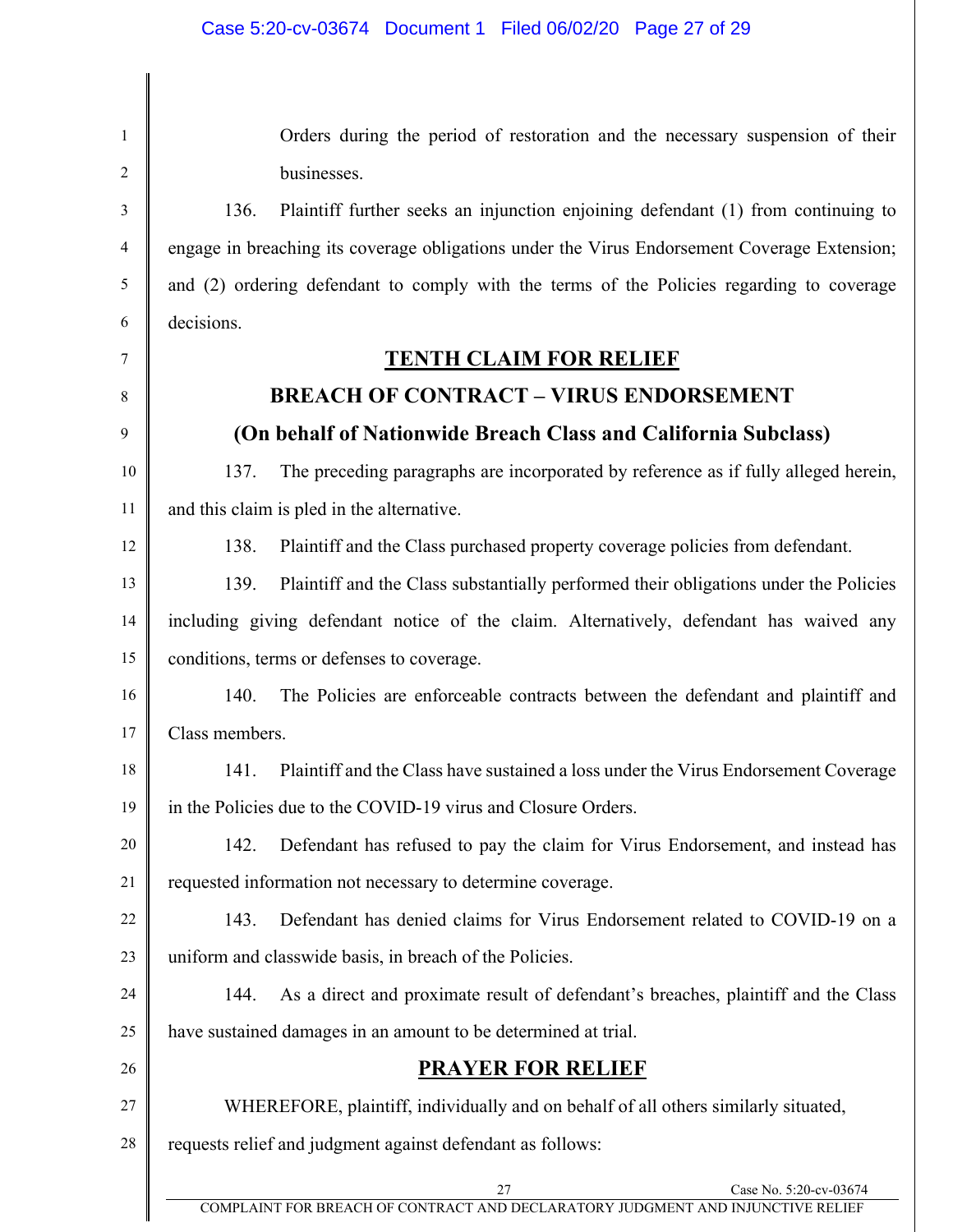## Case 5:20-cv-03674 Document 1 Filed 06/02/20 Page 28 of 29

| $\mathbf{1}$   | 1.                                                                                                     |                                                                                                    | That the Court enter an order certifying the classes, appointing plaintiff as a                                 |
|----------------|--------------------------------------------------------------------------------------------------------|----------------------------------------------------------------------------------------------------|-----------------------------------------------------------------------------------------------------------------|
| $\overline{c}$ |                                                                                                        | representative of the classes, appointing plaintiff's counsel as class counsel, and directing that |                                                                                                                 |
| 3              | reasonable notice of this action, as provided by Federal Rule of Civil Procedure $23(c)(2)$ , be given |                                                                                                    |                                                                                                                 |
| $\overline{4}$ | to the Class;                                                                                          |                                                                                                    |                                                                                                                 |
| 5              | 2.                                                                                                     |                                                                                                    | For a judgment against defendant for the claims for relief alleged against it;                                  |
| 6              | 3.                                                                                                     |                                                                                                    | For damages in an amount to be proven at trial;                                                                 |
| 7              | $\overline{4}$ .                                                                                       |                                                                                                    | For a declaration that defendant's conduct as alleged herein is unlawful and in                                 |
| 8              |                                                                                                        | material breach of the Policies;                                                                   |                                                                                                                 |
| 9              | 5.                                                                                                     | For appropriate injunctive relief, enjoining defendant from continuing to breach of                |                                                                                                                 |
| 10             | the Policies;                                                                                          |                                                                                                    |                                                                                                                 |
| 11             | 6.                                                                                                     | For pre-judgment and post-judgment interest at the maximum rate permitted by                       |                                                                                                                 |
| 12             | law;                                                                                                   |                                                                                                    |                                                                                                                 |
| 13             | 7.                                                                                                     | For plaintiff's attorney's fees;                                                                   |                                                                                                                 |
| 14             | 8.                                                                                                     |                                                                                                    | For plaintiff's costs incurred; and for such other relief as the Court deems just and                           |
| 15             | proper.                                                                                                |                                                                                                    |                                                                                                                 |
| 16             |                                                                                                        |                                                                                                    |                                                                                                                 |
| 17             | Dated: June 2, 2020                                                                                    |                                                                                                    | Respectfully submitted,                                                                                         |
| 18             |                                                                                                        |                                                                                                    | <b>MARC M. SELTZER</b><br><b>STEVEN SKLAVER</b>                                                                 |
| 19             |                                                                                                        |                                                                                                    | <b>SETH ARD</b><br>SUSMAN GODFREY L.L.P.                                                                        |
| 20             |                                                                                                        |                                                                                                    |                                                                                                                 |
| 21             |                                                                                                        |                                                                                                    | By: /s/ Mark M. Seltzer                                                                                         |
| 22             |                                                                                                        |                                                                                                    | Marc M. Seltzer                                                                                                 |
| 23             |                                                                                                        |                                                                                                    | <b>Attorneys for Plaintiff</b>                                                                                  |
| 24             |                                                                                                        |                                                                                                    |                                                                                                                 |
| 25             |                                                                                                        |                                                                                                    |                                                                                                                 |
| 26             |                                                                                                        |                                                                                                    |                                                                                                                 |
| 27             |                                                                                                        |                                                                                                    |                                                                                                                 |
| 28             |                                                                                                        |                                                                                                    |                                                                                                                 |
|                |                                                                                                        |                                                                                                    | 28<br>Case No. 5:20-cv-03674<br>COMPLAINT FOR BREACH OF CONTRACT AND DECLARATORY JUDGMENT AND INJUNCTIVE RELIEF |